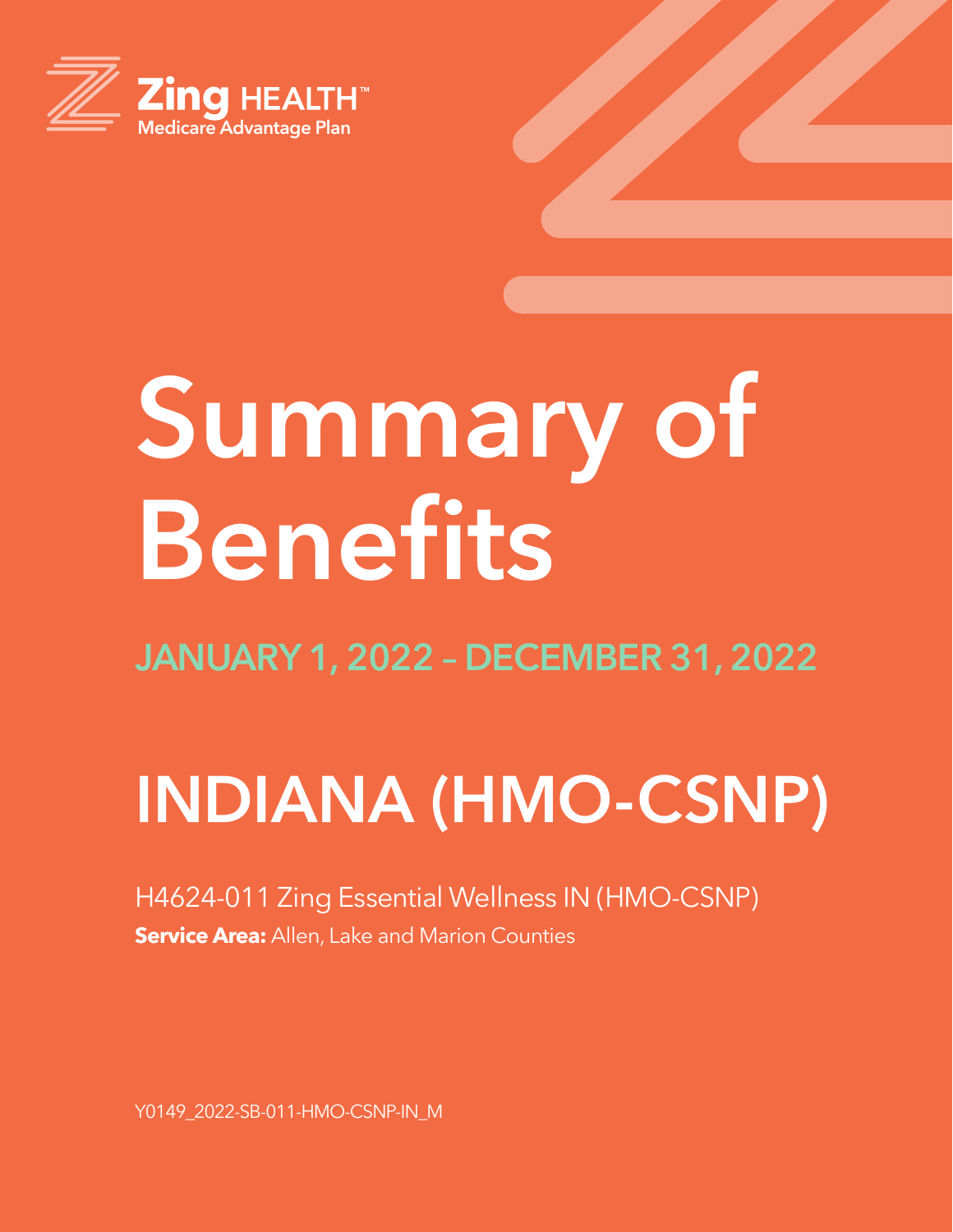

#### **Important Plan Information**

Zing Health is a Medicare Advantage plan with a Medicare contract. Enrollment in the plan depends on contract renewal.

This easy-to-use guide helps you to understand what benefits are covered by the plans. The benefit information provided is a summary of what we cover and what you can expect to pay. It does not list every service that we cover or list every limitation or exclusion. For a complete list of services we cover, call us, or request the "Evidence of Coverage" booklet.

For more information, please call us at **1-866-946-4458 (TTY users should call 711), or visit us at www.myzinghealth.com**.

#### **Who can join?**

To join **Zing Essential Wellness IN (HMO-CSNP)**, you must be entitled to Medicare Part A, be enrolled in Part B, have one of the following conditions: Cardiovascular Disease, Congestive Heart Failure and/or Diabetes Mellitus, and live in the plans service area.

The service area includes the following counties: Allen, Lake, and Marion.

#### **What providers can I use?**

**Zing Essential Wellness IN (HMO-CSNP)** has a network of doctors, hospitals, pharmacies, and other providers. As a member you must select an in-network primary care physician (PCP). Most of your health care services will be referred by the doctor you select. That means you may need a referral before you can see other health care professionals. In some instances, a prior authorization may be required for some services you receive. Except in emergency situations, if you use providers that are not in our network, the plan may not pay for these services.

Members of this plan will have access to nurses who are called Care Managers. Care Managers work in conjunction with members and their healthcare providers to close gaps in care and support individualized care plans developed to address members specific needs geared toward improving health related outcomes.

#### **What are our hours of operation?**

Hours of operation are between 8 a.m. and 8 p.m. Monday through Friday (from April 1 through September 30) and 8 a.m. to 8 p.m. 7 days a week (from October 1 through March 31).

- If you are a member of this plan, call toll free **1-866-946-4458 (TTY users should call 711) or visit us at www.myzinghealth.com**.
- If you are not a member of this plan, call toll-free **1-866-946-4458**.

#### **What does Original Medicare cover?**

If you want to know more about the coverage and costs of Original Medicare, review your current "Medicare & You" handbook. View it online at www.medicare.gov or get a copy by calling 1-800-MEDICARE (1-800-633-4227), 24 hours a day, 7 days a week. TTY users should call 1-877-486-2048.

This document is available in other formats such as braille, large print or audio. For additional information, call us at **1-866-946-4458**, (TTY users should call 711).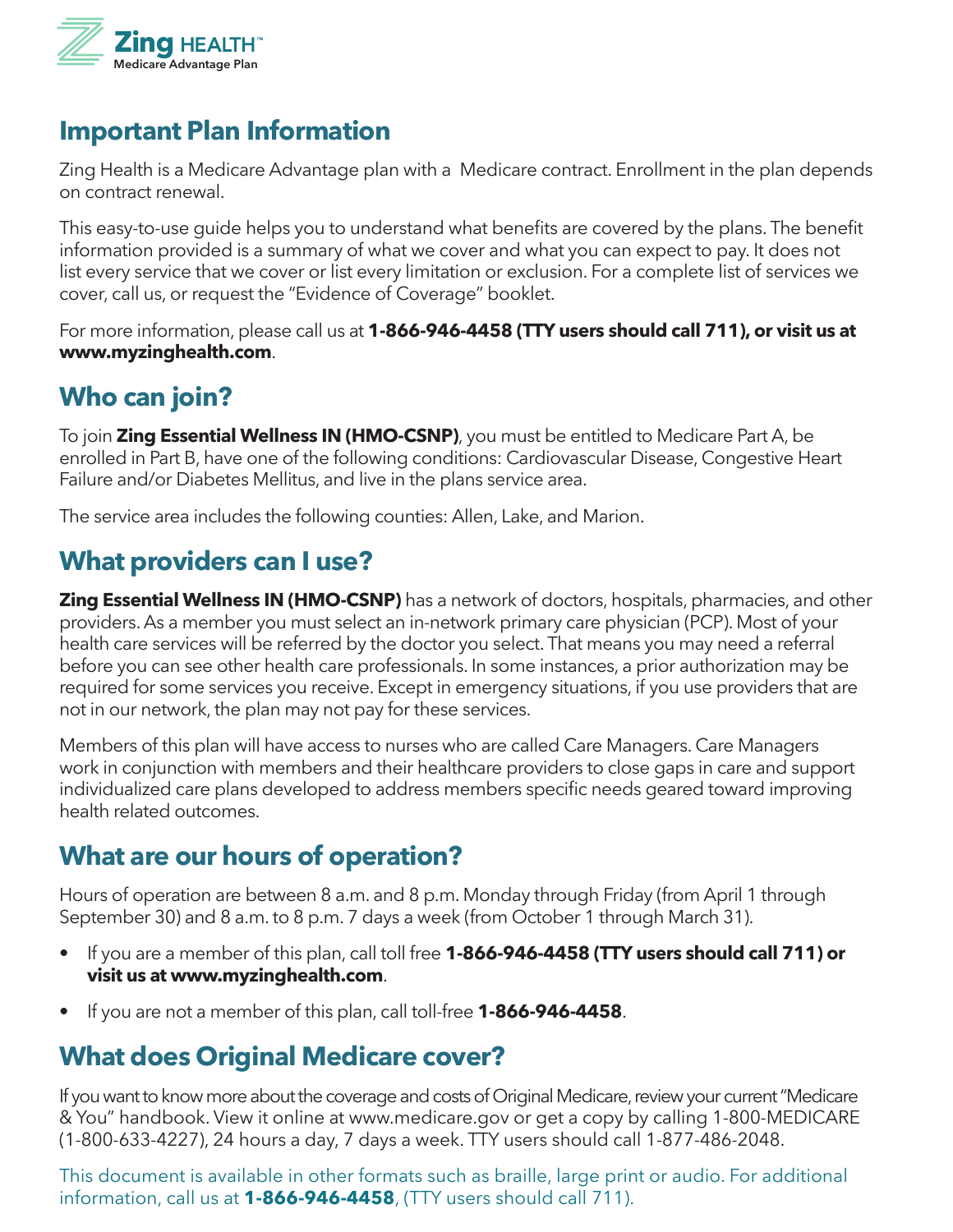

#### **Monthly Premium, Deductible, and Limits on How Much you Pay for Covered Services**

H4624-011 Zing Essential Wellness IN (HMO-CSNP) *Allen, Lake and Marion Counties*

| <b>Monthly Premium</b>                                                                              | \$0 Monthly plan premium                                                                                                                                                                                                               |  |
|-----------------------------------------------------------------------------------------------------|----------------------------------------------------------------------------------------------------------------------------------------------------------------------------------------------------------------------------------------|--|
|                                                                                                     | In addition, you must keep paying your Medicare Part B premium.                                                                                                                                                                        |  |
| <b>Plan Deductible</b>                                                                              | This plan does not have a deductible.                                                                                                                                                                                                  |  |
| Is there any limit on how<br>much I will pay for my<br>covered services?                            | Yes. Like all Medicare health plans, our plans protect you by<br>having yearly limits on your out-of-pocket costs for medical and<br>hospital care.<br>This does not include prescription drug out-of-pocket cost.                     |  |
| <b>Yearly Maximum Out-of-</b><br>pocket responsibility (Does<br>not include prescription<br>drugs). | \$4,500 is the most you'll pay for covered services you receive<br>from in-network providers.<br>If you reach the limit on out-of-pocket costs, we will pay the full<br>cost for the rest of the year for Medicare covered medical and |  |
|                                                                                                     | hospital services.                                                                                                                                                                                                                     |  |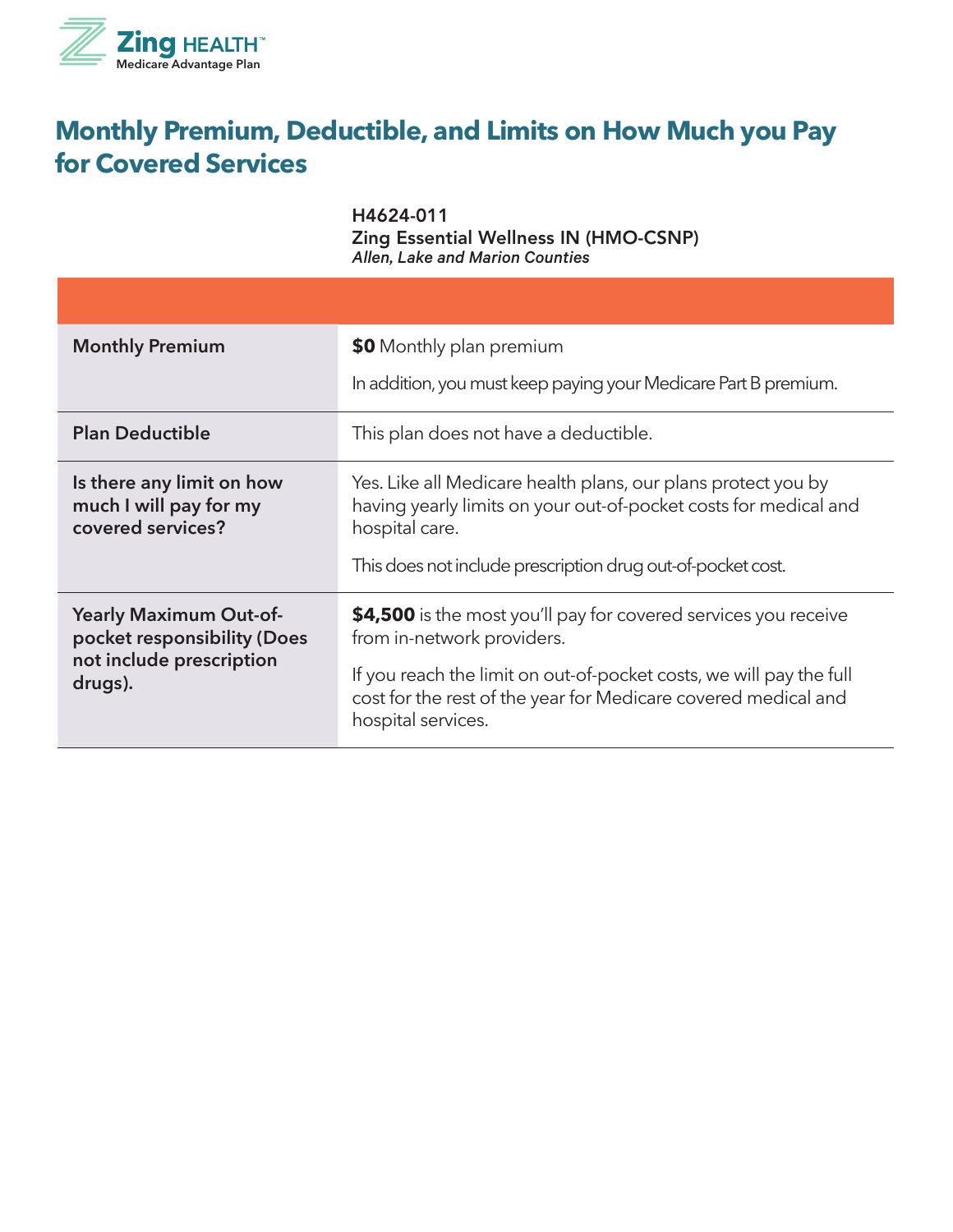

Services with a <sup>1</sup> may require prior authorization.

H4624-011 Zing Essential Wellness IN (HMO-CSNP) *Allen, Lake and Marion Counties*

#### **HOSPITAL COVERAGE**

| Inpatient Hospital Coverage <sup>1</sup>            | \$300 copay per day for days 1 through 6                                                                                                                                                                             |  |
|-----------------------------------------------------|----------------------------------------------------------------------------------------------------------------------------------------------------------------------------------------------------------------------|--|
|                                                     | \$0 per day for days 7 through 90                                                                                                                                                                                    |  |
|                                                     | After day 90, your plan covers an unlimited number of days for<br>an inpatient hospital stay.                                                                                                                        |  |
| <b>Outpatient Hospital</b><br>Coverage <sup>1</sup> | \$300 copay for Outpatient Surgery at an Outpatient Hospital<br>Facility.                                                                                                                                            |  |
|                                                     | Outpatient hospital services may include approved<br>procedures like diagnostic procedures, casts, stitches, or<br>outpatient surgery. For a complete list of services, please refer<br>to the Evidence of Coverage. |  |
| <b>Ambulatory Surgical Center<sup>1</sup></b>       | \$200 copay for Outpatient Surgery at an Ambulatory Surgical<br>Center.                                                                                                                                              |  |
| <b>Primary Care Physician (PCP)</b>                 | \$0 copay per visit                                                                                                                                                                                                  |  |
| <b>TeleHealth</b>                                   | \$0 copay per telehealth visit.                                                                                                                                                                                      |  |
|                                                     | You can access board certified doctors and behavioral health<br>specialist via phone and/or video technology for diagnosis<br>and treatment of certain non-emergency medical services.                               |  |
|                                                     | Doctors can diagnose and prescribe medications if medically<br>necessary.                                                                                                                                            |  |
|                                                     | Please call us for more details.                                                                                                                                                                                     |  |
| <b>Specialists</b>                                  | \$30 copay per visit                                                                                                                                                                                                 |  |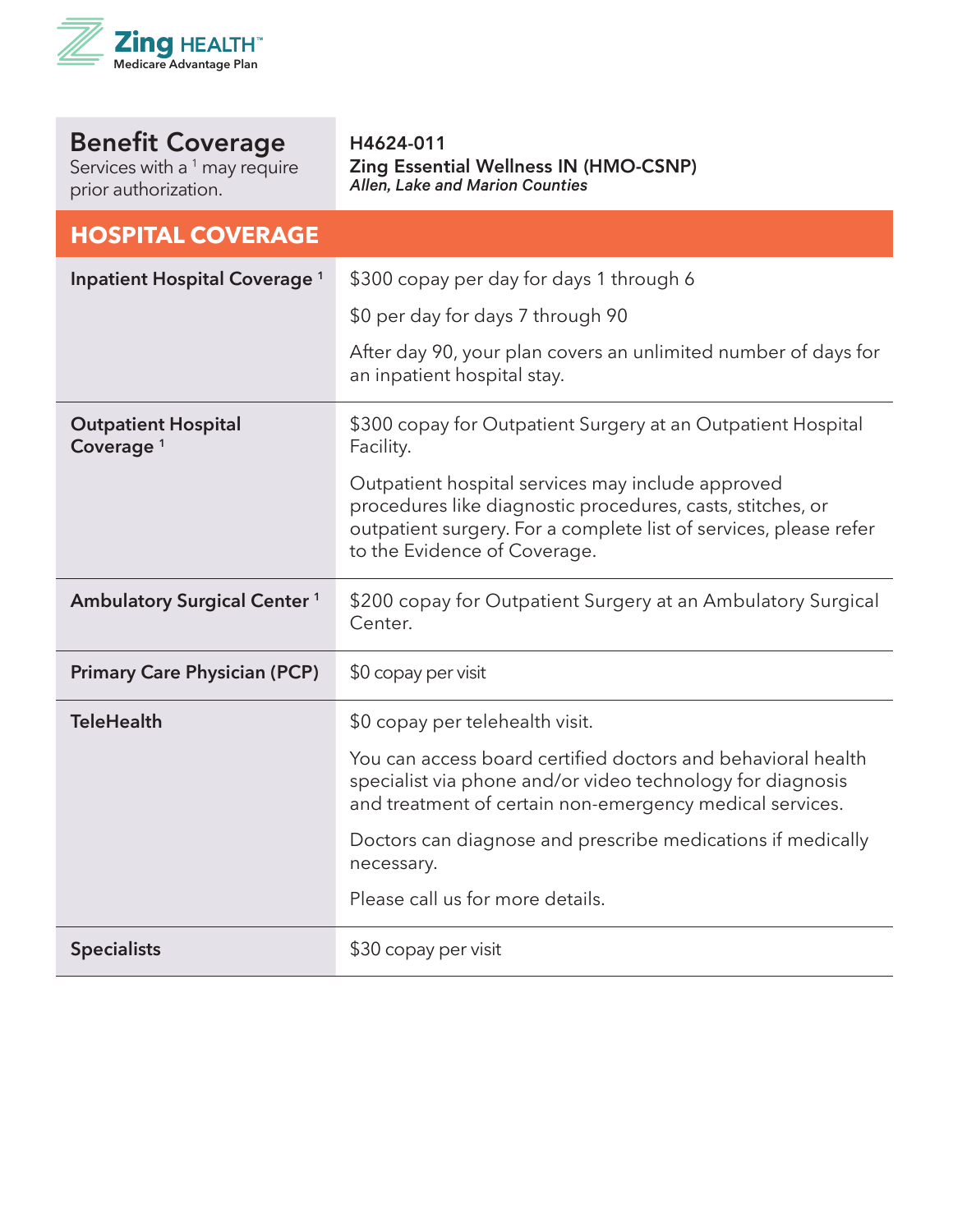

Services with a <sup>1</sup> may require prior authorization.

#### **PREVENTIVE CARE**

- **• Abdominal aortic aneurysm screening**
- **• Alcohol misuse counseling**
- **• Bone mass measurement**
- **• Breast cancer screening (mammogram)**
- **• Cardiovascular disease (behavioral therapy)**
- **• Cardiovascular screenings**
- **• Cervical and vaginal cancer screening**
- **• Colorectal cancer screenings (colonoscopy, fecal occult blood test, flexible sigmoidoscopy)**
- **• Depression screening**
- **• Diabetes screenings**
- **• Glaucoma tests**
- **• Hepatitis B shots and screening**
- **• Hepatitis C screening test**
- **• HIV screening**
- **• Lung cancer screening**
- **• Medical nutrition therapy Services**
- **• Obesity screening and counseling**
- **• Prostate cancer screenings (PSA)**
- **• Sexually transmitted infections screening and counseling**
- **• Smoking and tobacco use cessation counseling (counseling for people with no sign of tobaccorelated disease)**
- **• Vaccines, including Flu shots**
- **• "Welcome to Medicare" preventive visit (one time)**
- **• Annual Wellness visit**

H4624-011 Zing Essential Wellness IN (HMO-CSNP) *Allen, Lake and Marion Counties*

Our plan covers many preventive services at no cost when you see an in-network provider.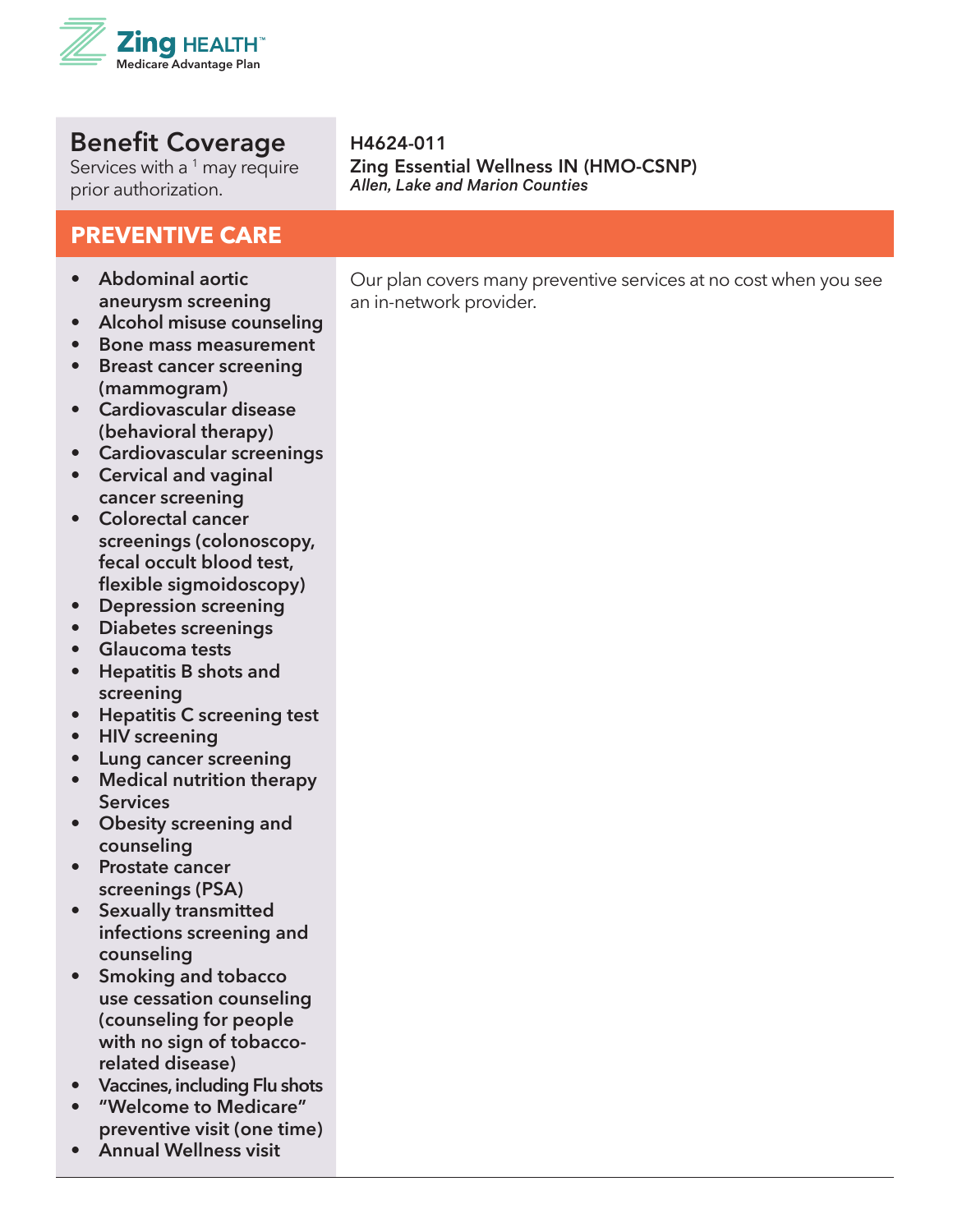

| <b>Benefit Coverage</b><br>Services with a <sup>1</sup> may require<br>prior authorization. | H4624-011<br>Zing Essential Wellness IN (HMO-CSNP)<br>Allen, Lake and Marion Counties                           |  |
|---------------------------------------------------------------------------------------------|-----------------------------------------------------------------------------------------------------------------|--|
| <b>EMERGENCY CARE</b>                                                                       |                                                                                                                 |  |
| <b>Emergency Care Services</b>                                                              | \$90 copay per visit                                                                                            |  |
|                                                                                             | If you are admitted to the hospital within 24 hours, the copay is<br>waived.                                    |  |
| <b>Worldwide Emergency Care</b>                                                             | $$0$ copay                                                                                                      |  |
| <b>URGENTLY NEEDED SERVICES</b>                                                             |                                                                                                                 |  |
| <b>Urgent Care Services</b>                                                                 | \$10 copay per visit                                                                                            |  |
|                                                                                             | <b>OUTPATIENT DIAGNOSTIC SERVICES/LABS/IMAGING</b>                                                              |  |
| <b>Diagnostic Tests and</b>                                                                 | $$25$ copay                                                                                                     |  |
| <b>Procedures</b>                                                                           | If a member receives multiple services on the same day, only the<br>maximum copay applies.                      |  |
| Lab Services and X-rays                                                                     | $$0$ copay                                                                                                      |  |
|                                                                                             | If a member receives multiple services on the same day at the<br>same location, only the maximum copay applies. |  |
| <b>Diagnostic Radiological</b>                                                              | \$50 to \$150 copay                                                                                             |  |
| Services <sup>1</sup> (e.g., MRIs and<br><b>CTR Scans)</b>                                  | Copayment may vary depending on the place of service.                                                           |  |
|                                                                                             | If a member receives multiple services on the same day at the<br>same location, only the maximum copay applies. |  |
| <b>Therapeutic Radiological</b>                                                             | 20% of the cost.                                                                                                |  |
| Services <sup>1</sup> (e.g., radiation<br>treatment for cancer)                             | If a member receives multiple services on the same day at the<br>same location, only the maximum copay applies. |  |
|                                                                                             |                                                                                                                 |  |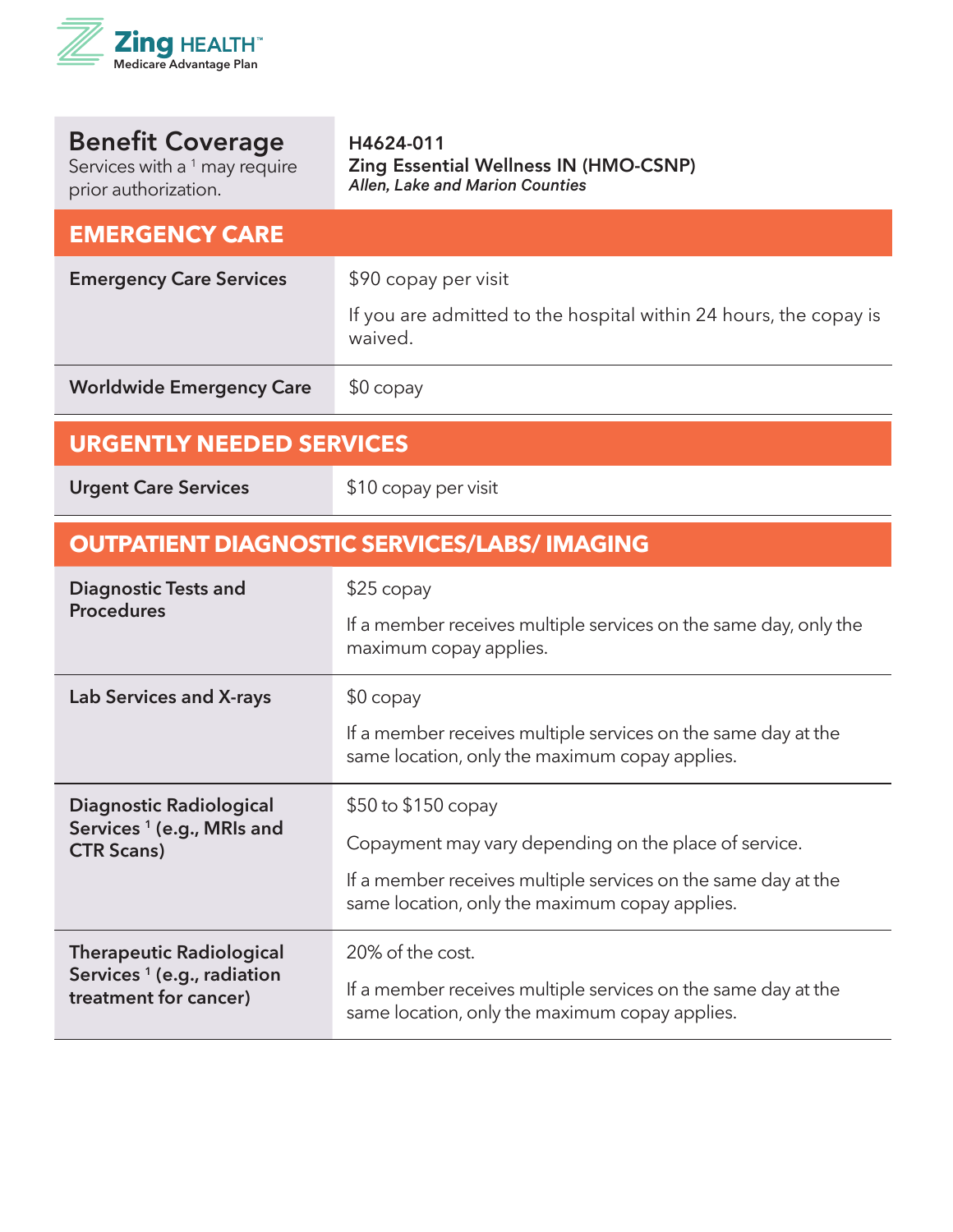

**College** 

| <b>Benefit Coverage</b><br>Services with a <sup>1</sup> may require<br>prior authorization. | H4624-011<br><b>Zing Essential Wellness IN (HMO-CSNP)</b><br>Allen, Lake and Marion Counties                                                                                            |
|---------------------------------------------------------------------------------------------|-----------------------------------------------------------------------------------------------------------------------------------------------------------------------------------------|
| <b>HEARING SERVICES</b>                                                                     |                                                                                                                                                                                         |
| <b>Hearing Exam</b><br>(Medicare Covered)                                                   | \$30 copay for a Medicare covered diagnostic hearing exam.                                                                                                                              |
| <b>Routine Hearing Exam</b>                                                                 | \$0 copay for one (1) routine hearing exam per year.<br>Not covered out-of-network.                                                                                                     |
| <b>Hearing Aid Evaluation/</b><br><b>Fitting</b>                                            | \$0 copay for one (1) hearing aid evaluation/fitting every<br>three $(3)$ years<br>Not covered out-of-network.                                                                          |
| <b>Hearing Aids</b>                                                                         | \$750 benefit allowance towards hearing aids per ear every<br>three (3) years.<br>You are responsible for all cost beyond the maximum allowed<br>amount.<br>Not covered out-of-network. |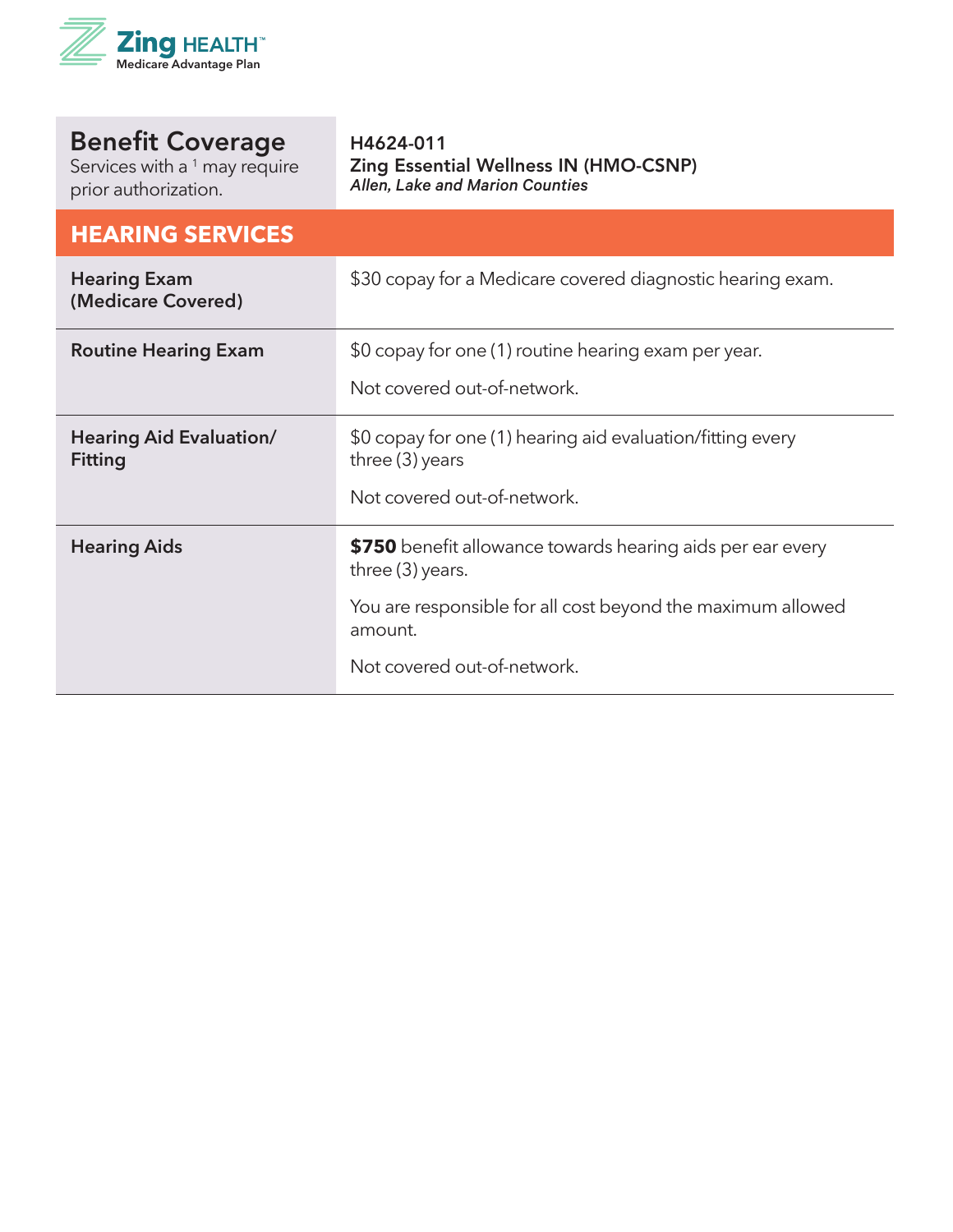

Services with a <sup>1</sup> may require prior authorization.

**DENTAL SERVICES**

H4624-011 Zing Essential Wellness IN (HMO-CSNP) *Allen, Lake and Marion Counties*

| EN IAE JERTISES                                |                                                                                                    |  |
|------------------------------------------------|----------------------------------------------------------------------------------------------------|--|
| <b>Preventive Dental Benefits</b>              | <b>In-Network:</b>                                                                                 |  |
|                                                | \$0 copay for oral exams up to one (1) every six (6) months                                        |  |
|                                                | \$0 copay for prophylaxis (cleaning) up to one (1) every<br>$six(6)$ months                        |  |
|                                                | \$0 copay for a fluoride treatment for up to one (1) every year                                    |  |
|                                                | \$0 copay for bitewing x-rays up to one (1) set per year                                           |  |
|                                                | \$0 copay for panoramic x-rays for up to one (1) every<br>five $(5)$ years                         |  |
|                                                | \$2,000 benefit allowance every year for preventive and<br>comprehensive dental benefits combined. |  |
|                                                | You are responsible for all cost beyond the maximum allowed<br>amount.                             |  |
|                                                | Not covered out-of-network.                                                                        |  |
| <b>Comprehensive Dental</b><br><b>Benefits</b> | <b>In-Network:</b>                                                                                 |  |
|                                                | \$0 copay for amalgam and/or composite filling every<br>three (3) years per tooth                  |  |
|                                                | \$0 copay for extractions one (1) extraction per tooth, per year                                   |  |
|                                                | \$0 copay for root canals one (1) per lifetime, per tooth                                          |  |
|                                                | \$0 copay for scaling/root planning (deep cleaning) every (24)<br>months per quadrant              |  |
|                                                | \$0 copay for complete crown every five (5) years, per tooth                                       |  |
|                                                | \$0 copay for dentures or fixed prosthetics/partials once every<br>five $(5)$ years                |  |
|                                                | \$2,000 benefit allowance every year for preventive and<br>comprehensive dental benefits combined. |  |
|                                                | You are responsible for all cost beyond the maximum allowed<br>amount.                             |  |
|                                                | Not covered out-of-network.                                                                        |  |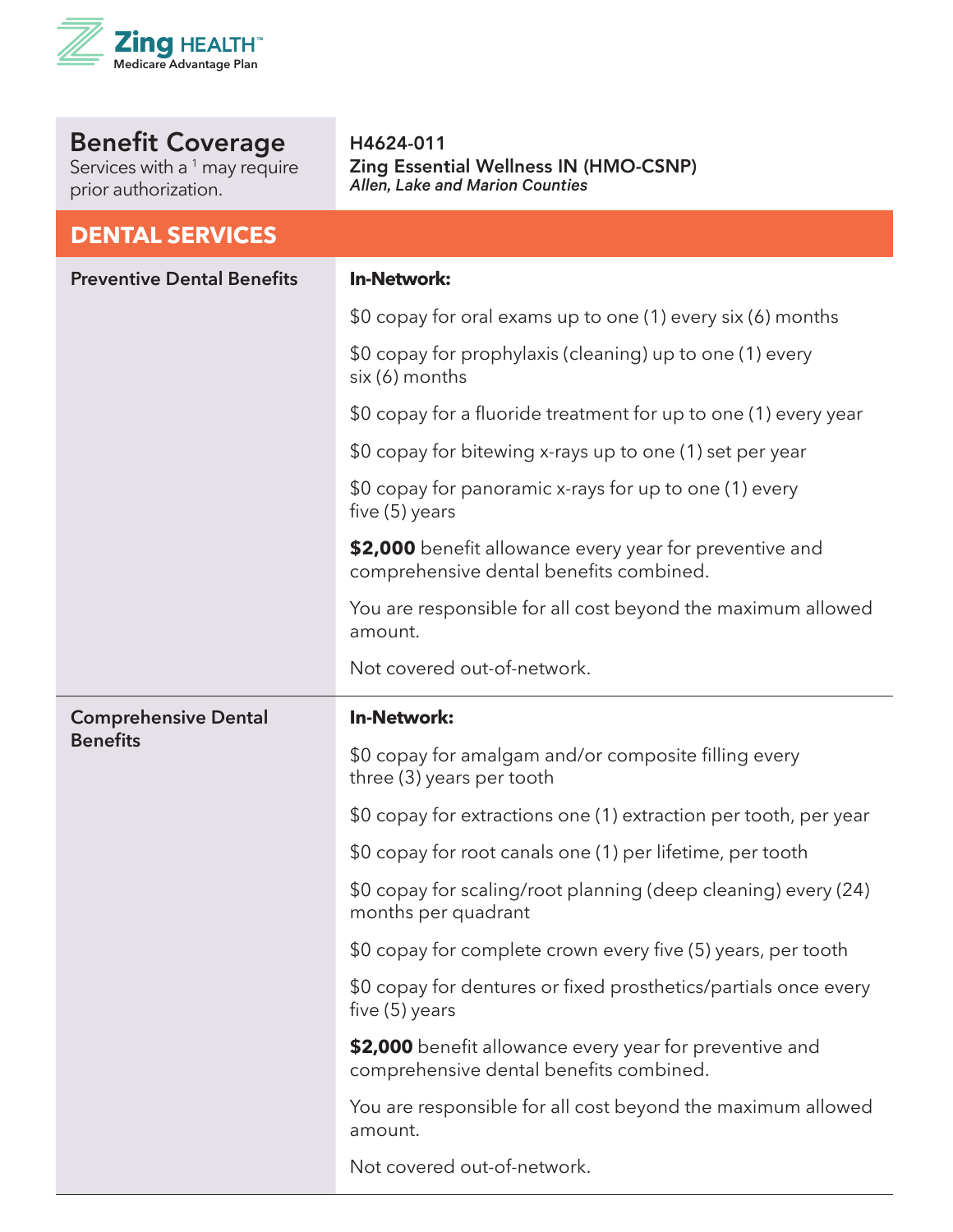

Services with a  $^1$  may require prior authorization.

#### H4624-011 Zing Essential Wellness IN (HMO-CSNP) *Allen, Lake and Marion Counties*

| <b>VISION SERVICES</b>                 |                                                                                                                                                  |
|----------------------------------------|--------------------------------------------------------------------------------------------------------------------------------------------------|
| <b>Eye Exams</b><br>(Medicare-covered) | \$30 copay for a Medicare-covered eye exam to diagnose<br>and treat diseases and conditions of the eye (including yearly<br>glaucoma screening). |
| <b>Routine Eye Exam</b>                | \$0 copay for (1) routine eye exam/refraction up to (1) per year<br>Not covered out-of-network.                                                  |
| <b>Eyewear (Medicare Covered)</b>      | \$0 copay for one (1) pair of Medicare covered eyewear<br>(eyeglasses or contact lenses) after a cataract surgery.                               |
| <b>Routine Eyewear</b>                 | \$290 benefit allowance towards eyewear (frames and lenses<br>or contact lenses) one (1) per year.                                               |
|                                        | You are responsible for all cost exceeding the maximum<br>benefit amount for routine eyewear.                                                    |
|                                        | Not covered out-of-network.                                                                                                                      |

#### **MENTAL HEALTH SERVICES**

| <b>Inpatient Mental Health</b><br>Services <sup>1</sup> | \$300 copay per day for days 1 through 6<br>\$0 per day for days 7 through 90                                       |  |
|---------------------------------------------------------|---------------------------------------------------------------------------------------------------------------------|--|
|                                                         | Your plan covers up to 190 days in a lifetime for inpatient<br>mental health care in a psychiatric hospital.        |  |
| <b>Outpatient Mental Health</b><br><b>Services</b>      | \$30 copay for Medicare-covered individual therapy visits.<br>\$30 copay for Medicare-covered group therapy visits. |  |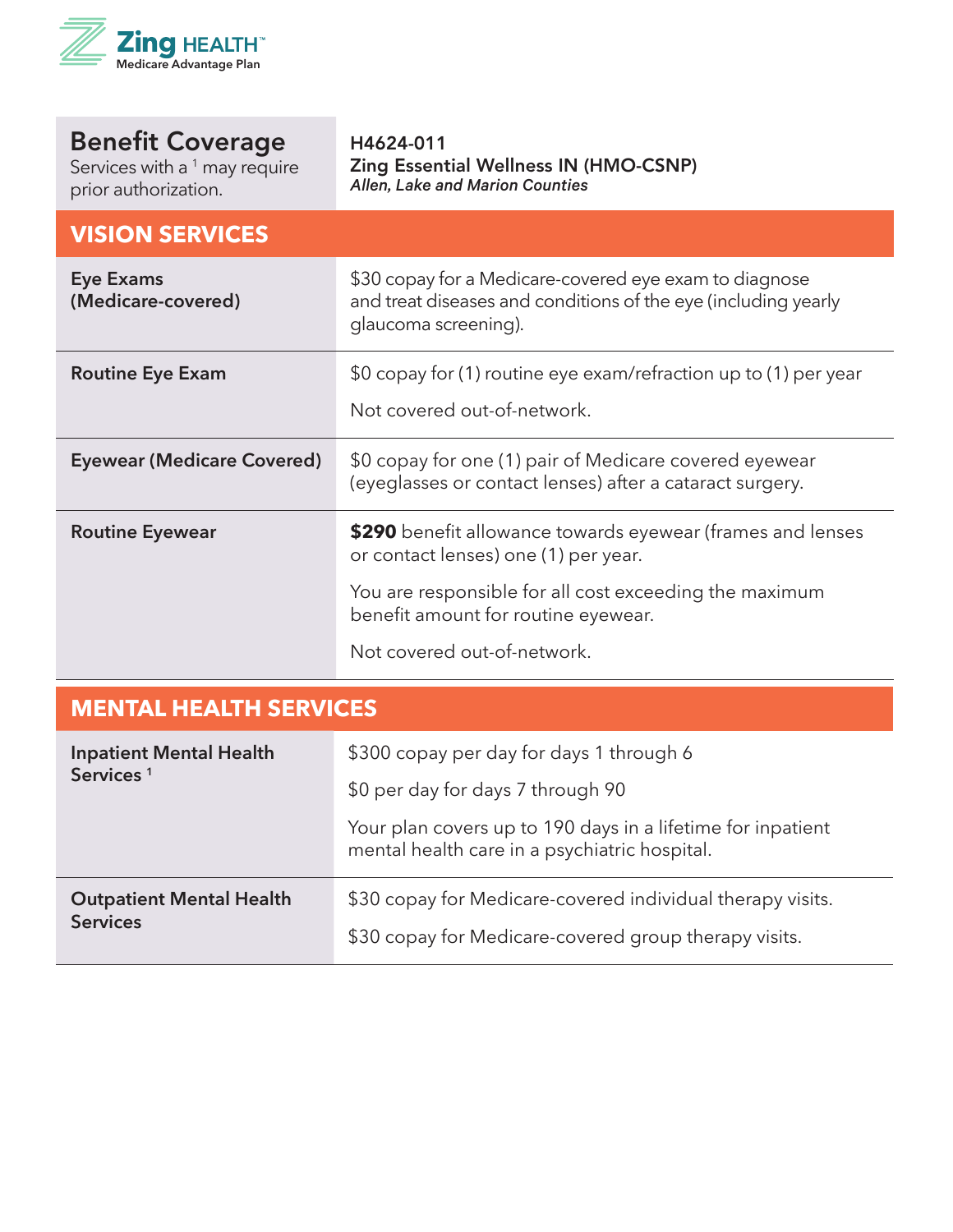

| <b>Benefit Coverage</b><br>Services with a <sup>1</sup> may require<br>prior authorization. | H4624-011<br><b>Zing Essential Wellness IN (HMO-CSNP)</b><br>Allen, Lake and Marion Counties                                                          |
|---------------------------------------------------------------------------------------------|-------------------------------------------------------------------------------------------------------------------------------------------------------|
| <b>SKILLED NURSING</b>                                                                      |                                                                                                                                                       |
| <b>Skilled Nursing Facility (SNF)1</b>                                                      | \$0 copay per day for days 1 through 20                                                                                                               |
|                                                                                             | \$188 copay per day for days 21 through 100                                                                                                           |
|                                                                                             | Our plan covers up to 100 days per benefit period in a SNF.                                                                                           |
| <b>THERAPY AND REHABILITATION SERVICES</b>                                                  |                                                                                                                                                       |
| <b>Occupational Therapy</b><br>Services <sup>1</sup>                                        | \$20 copay per visit                                                                                                                                  |
| <b>Physical Therapy and Speech-</b><br>Language Therapy <sup>1</sup>                        | \$20 copay per visit                                                                                                                                  |
| <b>Cardiac and Pulmonary</b><br>Rehabilitation Services <sup>1</sup>                        | \$0 copay per visit                                                                                                                                   |
| <b>AMBULANCE</b>                                                                            |                                                                                                                                                       |
| Ground Service (one-way trip)                                                               | \$200 copay per date of service                                                                                                                       |
| Air Service (one-way trip)                                                                  | 20% coinsurance                                                                                                                                       |
| <b>TRANSPORTATION</b>                                                                       |                                                                                                                                                       |
| <b>Non-Emergency</b><br><b>Transportation Services</b>                                      | \$0 copay for 30 one-way trips per year to plan approved health-<br>related locations. The member must contact the plan to arrange<br>transportation. |
|                                                                                             | Not covered out-of-network.                                                                                                                           |
|                                                                                             |                                                                                                                                                       |

| <b>ADDITIONAL DRUG COVERAGE</b>    |                                         |
|------------------------------------|-----------------------------------------|
| Medicare Part B Drugs <sup>1</sup> | 20% coinsurance for chemotherapy drugs. |
|                                    | 20% coinsurance for Part B drugs.       |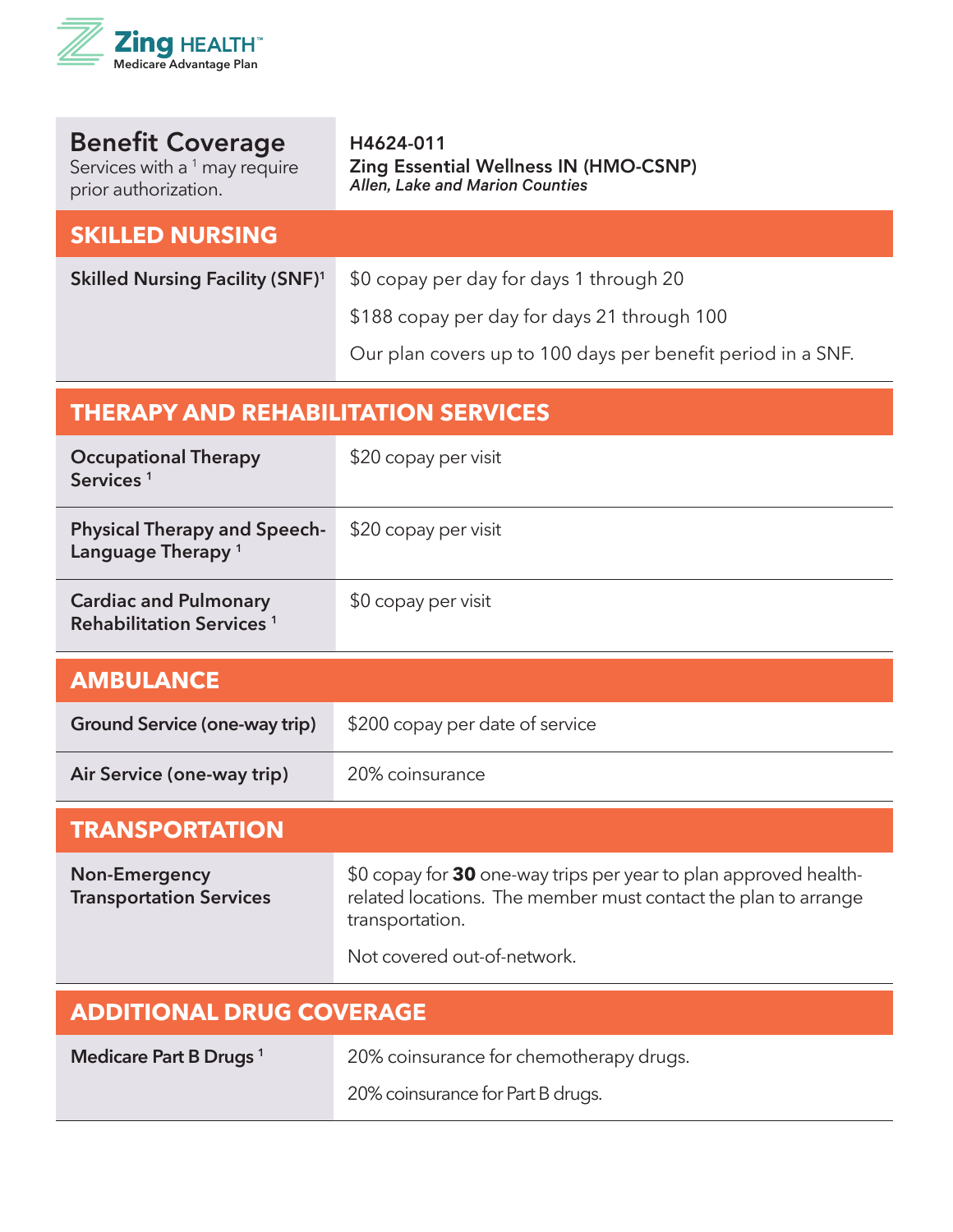

r.

| <b>Benefit Coverage</b>                                                                                 | H4624-011<br><b>Zing Essential Wellness IN (HMO-CSNP)</b><br>Allen, Lake and Marion Counties                                                                                                                                                                 |
|---------------------------------------------------------------------------------------------------------|--------------------------------------------------------------------------------------------------------------------------------------------------------------------------------------------------------------------------------------------------------------|
| <b>OUTPATIENT PRESCRIPTION DRUGS</b>                                                                    |                                                                                                                                                                                                                                                              |
| If you don't have Extra Help<br>for your drugs, you'll pay the<br>following:<br><b>Deductible Stage</b> | \$0 Deductible<br>Because your plan does not have a deductible, this stage<br>does not apply to you. You start the Initial Coverage Stage<br>when you fill your first prescription.                                                                          |
| <b>Initial Coverage Stage</b>                                                                           | You are in the Initial Coverage Stage until you reach \$4,430 in<br>drug costs (year to date). You pay the following until your total<br>yearly drug cost reach \$4,430. Total yearly drug costs are the<br>total drug costs paid by both you and your plan. |
|                                                                                                         | Once you've reached this amount, you enter the coverage gap.<br>As part of the Insulin Savings Program, you will pay no more<br>than \$35 for a one-month supply for select insulins during the<br>Initial Coverage Stage.                                   |
|                                                                                                         | Specialty drugs are limited to a 30-day supply.<br>This plan includes enhanced drug coverage of certain<br>excluded drugs. Generic only Sildenafil (Viagra) is<br>available on Tier 2.                                                                       |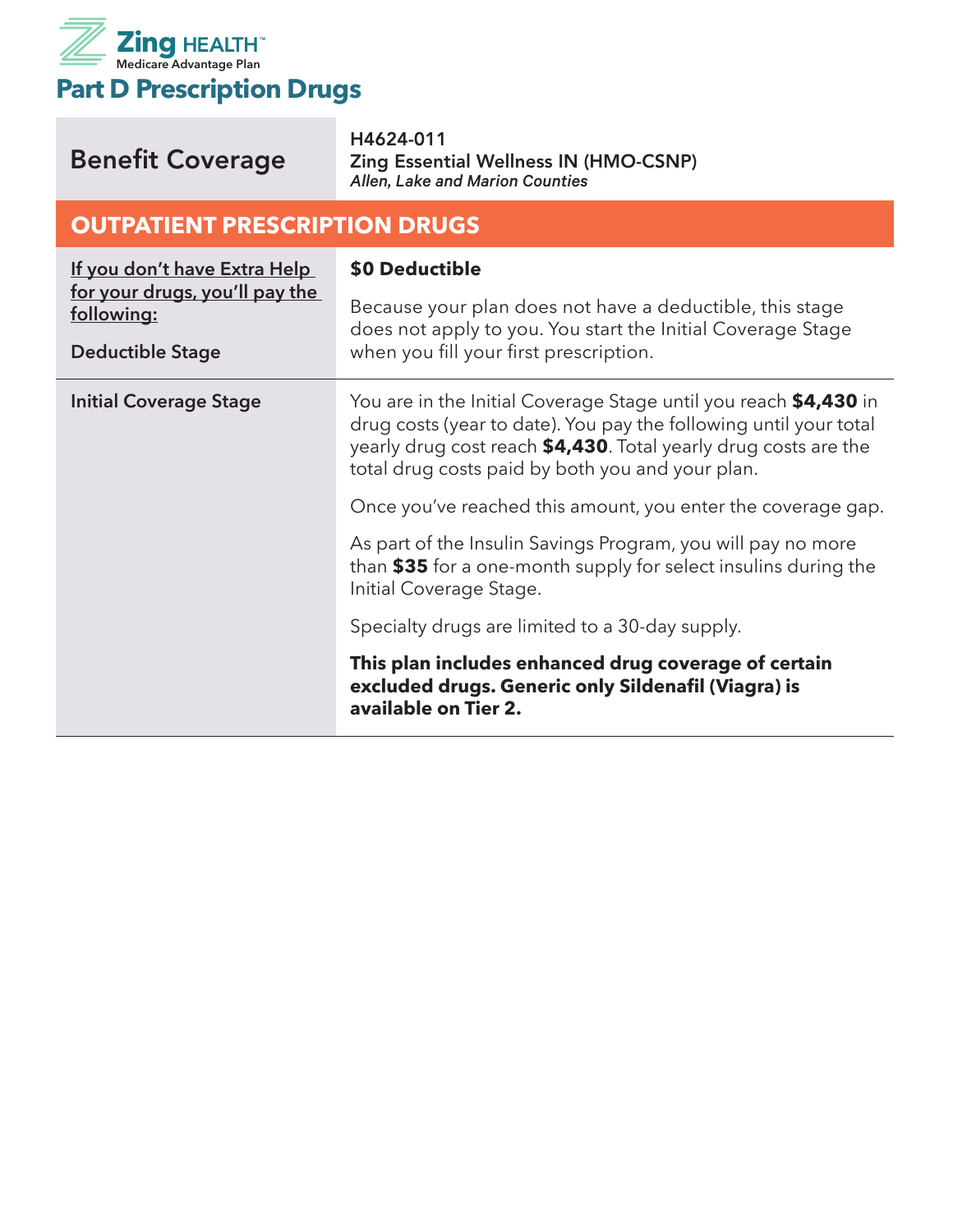

H4624-011 Zing Essential Wellness IN (HMO-CSNP) *Allen, Lake and Marion Counties*

#### **OUTPATIENT PRESCRIPTION DRUGS** *(continued)*

| <b>Standard Retail Cost-Sharing</b>                    | 30-day Supply   | <b>60-day Supply</b> | 90-day Supply |
|--------------------------------------------------------|-----------------|----------------------|---------------|
| <b>Tier 1: Preferred Generic</b>                       | $$0$ copay      | $$0$ copay           | $$0$ copay    |
| <b>Tier 2: Generic</b>                                 | $$8$ copay      | \$16 copay           | \$24 copay    |
| <b>Tier 3: Preferred Brand</b>                         | $$47$ copay     | $$94$ copay          | $$141$ copay  |
| <b>Tier 4: Non-Preferred Brand</b>                     | $$100$ copay    | $$200$ copay         | $$300$ copay  |
| <b>Tier 5: Specialty Tier</b>                          | 33% coinsurance | n/a                  | n/a           |
| <b>Standard Mail Order</b><br><b>Cost-Sharing</b>      | 30-day Supply   | <b>60-day Supply</b> | 90-day Supply |
| <b>Tier 1: Preferred Generic</b>                       | $$0$ copay      | $$0$ copay           | $$0$ copay    |
| <b>Tier 2: Generic</b>                                 | $$8$ copay      | $$8$ copay           | \$8 copay     |
| <b>Tier 3: Preferred Brand</b>                         | \$47 copay      | \$94 copay           | \$94 copay    |
| <b>Tier 4: Non-Preferred Brand</b>                     | $$100$ copay    | $$200$ copay         | \$200 copay   |
| <b>Tier 5: Specialty Tier</b>                          | 33% coinsurance | n/a                  | n/a           |
| <b>Out-of-Network and</b><br><b>Long-Term Pharmacy</b> | 31-day Supply   |                      |               |
| <b>Tier 1: Preferred Generic</b>                       | $$0$ copay      |                      |               |
| <b>Tier 2: Generic</b>                                 | $$8$ copay      |                      |               |
| <b>Tier 3: Preferred Brand</b>                         | $$47$ copay     |                      |               |
| <b>Tier 4: Non-Preferred Brand</b>                     | $$100$ copay    |                      |               |
| <b>Tier 5: Specialty Tier</b>                          | 33% coinsurance |                      |               |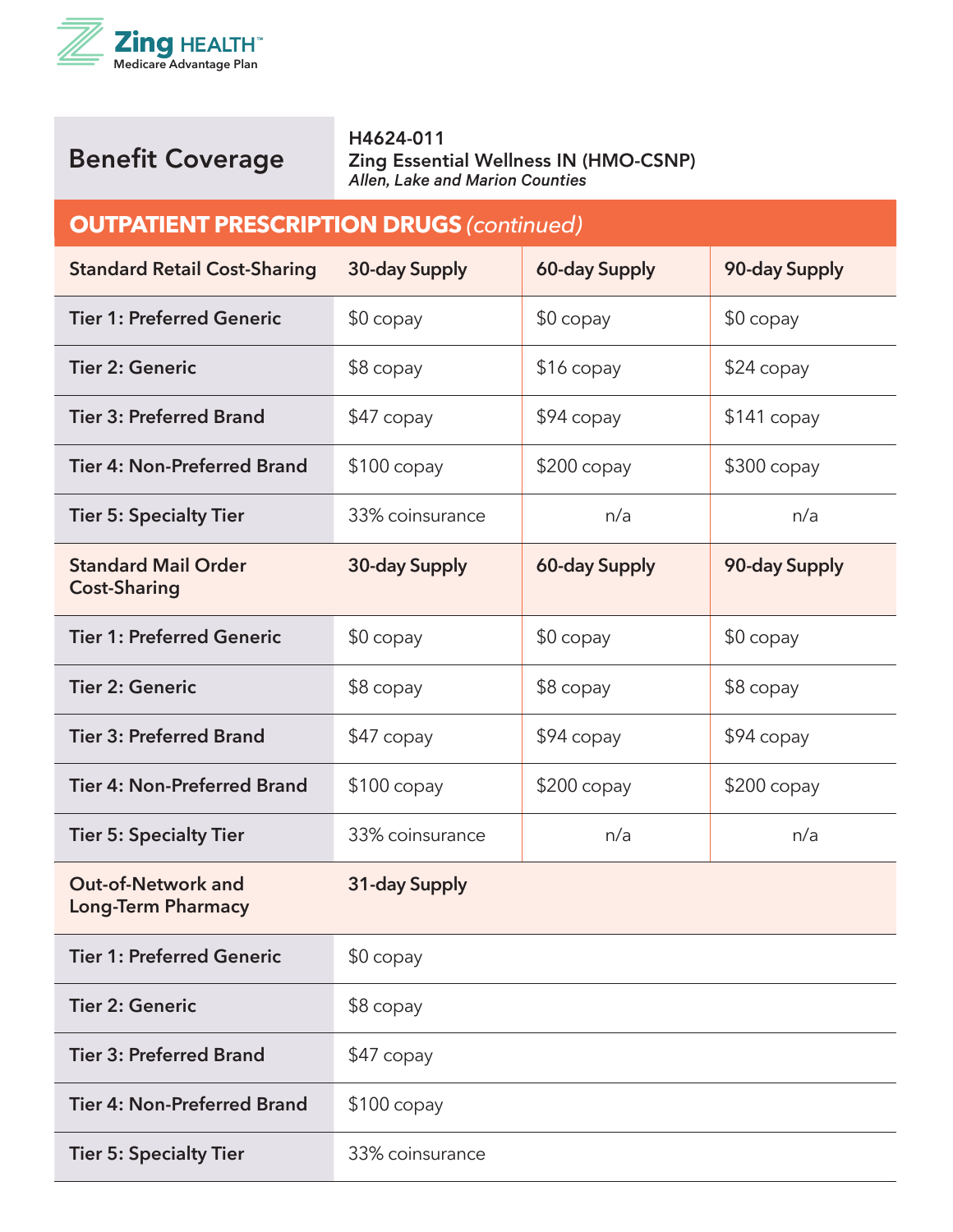

H4624-011 Zing Essential Wellness IN (HMO-CSNP) *Allen, Lake and Marion Counties*

#### **OUTPATIENT PRESCRIPTION DRUGS** *(continued)*

| <b>Coverage Gap Stage</b> | Most Medicare drug plans have a Coverage Gap (also called<br>the "donut hole"). The coverage gap begins after you and your<br>drug plan together have spent \$4,430 for covered drugs.                                                                                                                                                                                                                                                        |
|---------------------------|-----------------------------------------------------------------------------------------------------------------------------------------------------------------------------------------------------------------------------------------------------------------------------------------------------------------------------------------------------------------------------------------------------------------------------------------------|
|                           | After you enter the coverage gap, you pay 25% of the plan's<br>costs for covered brand name drugs and 25% of the plan's<br>cost for generic drugs until your cost total \$7,050. During this<br>stage, you will continue to pay the same retail, mail-order, and<br>long-term care copay as in the Initial Coverage Stage for drugs<br>on Tier 1. Also during this stage, your out-of-pocket costs for<br>select insulins will be up to \$35. |
|                           | For generic drugs, the amount paid by the plan (75%) does<br>not count toward your out-of-pocket costs. Only the amount<br>you pay counts and moves you through the coverage gap.<br>You will remain in the coverage gap stage until your drug<br>costs total \$7,050, which is the end of the coverage gap. Not<br>everyone will enter the coverage gap.                                                                                     |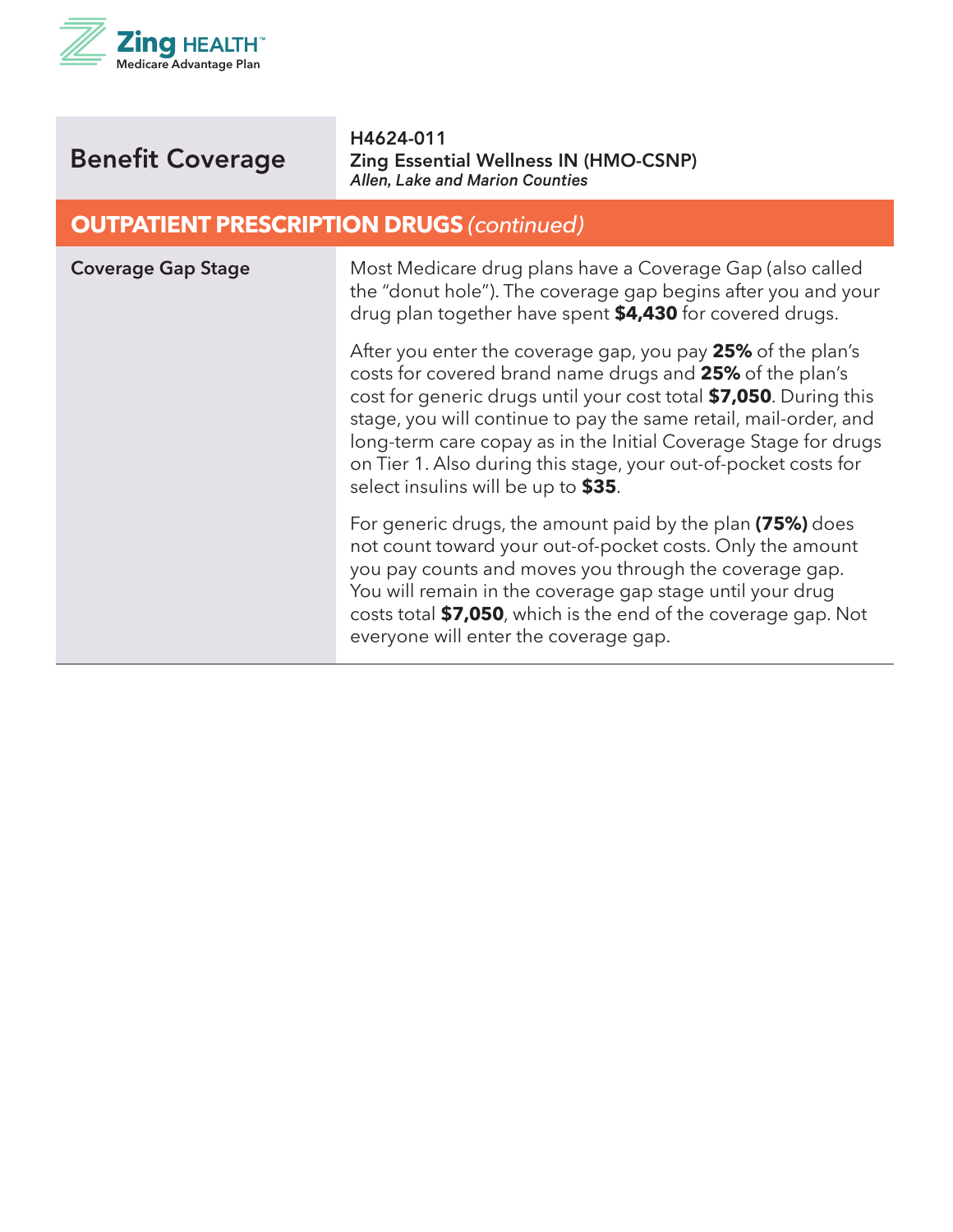

**Brand Name and Other** 

H4624-011 Zing Essential Wellness IN (HMO-CSNP) *Allen, Lake and Marion Counties*

| <b>OUTPATIENT PRESCRIPTION DRUGS (continued)</b>       |                                                                                                                                                                                                                    |               |               |
|--------------------------------------------------------|--------------------------------------------------------------------------------------------------------------------------------------------------------------------------------------------------------------------|---------------|---------------|
| <b>Standard Retail Cost-Sharing</b>                    | 30-day Supply                                                                                                                                                                                                      | 60-day Supply | 90-day Supply |
| <b>Tier 1: Preferred Generic</b>                       | $$0$ copay                                                                                                                                                                                                         | $$0$ copay    | $$0$ copay    |
| <b>Standard Mail Order</b><br><b>Cost-Sharing</b>      | 30-day Supply                                                                                                                                                                                                      | 60-day Supply | 90-day Supply |
| <b>Tier 1: Preferred Generic</b>                       | $$0$ copay                                                                                                                                                                                                         | $$0$ copay    | $$0$ copay    |
| <b>Long-Term Pharmacy</b>                              | 31-day Supply                                                                                                                                                                                                      |               |               |
| <b>Tier 1: Preferred Generic</b>                       | $$0$ copay                                                                                                                                                                                                         |               |               |
| <b>Catastrophic Coverage Stage</b>                     | The Catastrophic Coverage Stage begins after your yearly out-of-<br>pocket drug costs (including drugs purchased through your retail<br>pharmacy and through mail order) reach \$7,050, you pay the<br>greater of: |               |               |
| <b>Drug Type</b>                                       | <b>Cost-Share Information</b>                                                                                                                                                                                      |               |               |
| <b>Generic/Preferred Multi-</b><br><b>Source Drugs</b> | • 5% of the cost, or<br>• \$3.95 copay (including brand drugs treated as generic)                                                                                                                                  |               |               |

**Drugs** Cost-Sharing may change depending on the pharmacy you choose and when you enter a new

• **\$9.85** copay for all other drugs

phase of the drug stages.

Your cost share may differ depending on when you enter another phase of the drug benefit and if you qualify for "Extra Help." To find out if you qualify for "Extra Help," please contact the Social Security Office at 1-800-772-1213 Monday through Friday, 7 a.m. – 7 p.m. TTY users should call 1-800-325-0778.

For more information on additional pharmacy specific cost-share and the drug coverage stages, please call our Customer Service department or access our "Evidence of Coverage" online or request one by mail.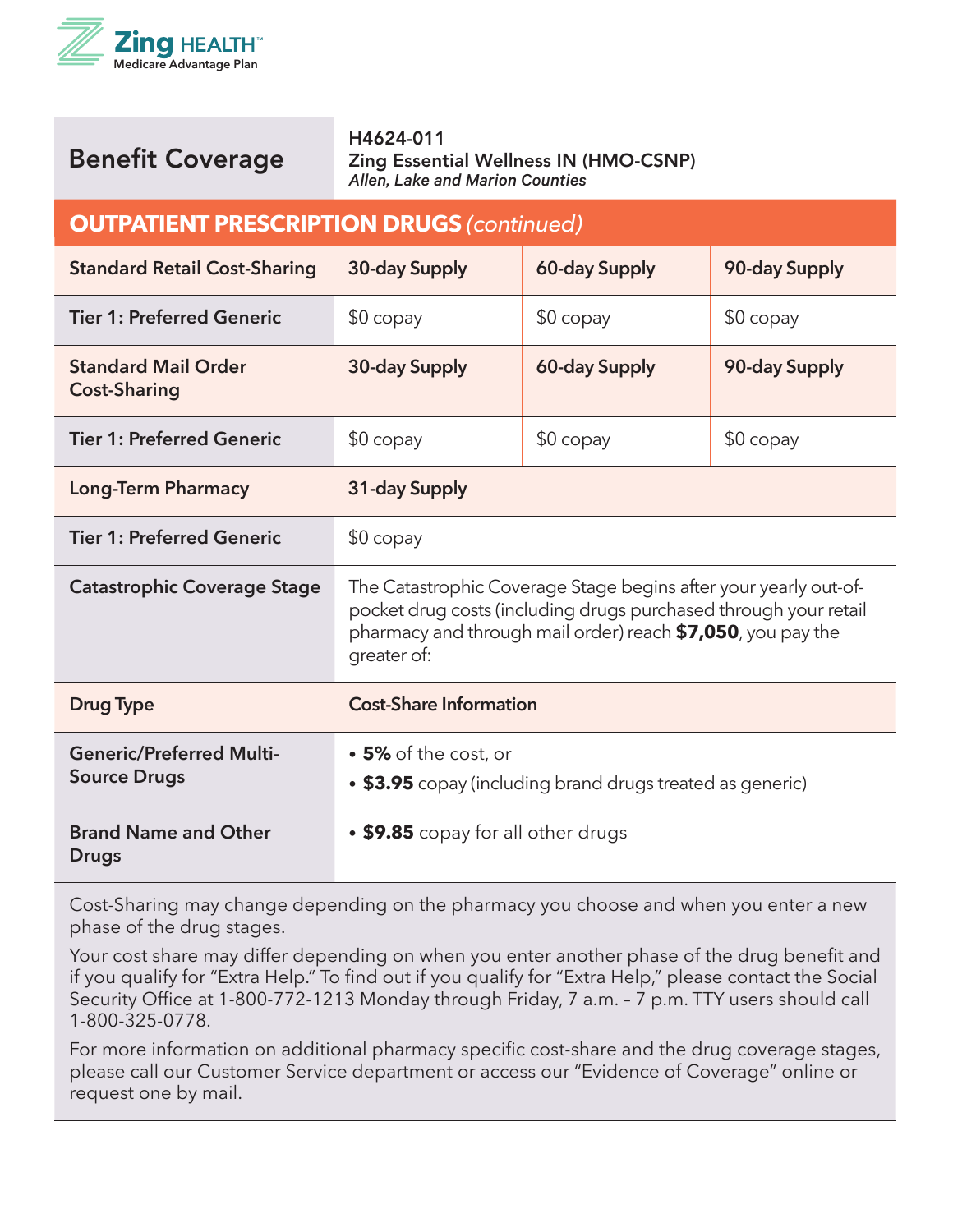



H4624-011 Zing Essential Wellness IN (HMO-CSNP) *Allen, Lake and Marion Counties*

#### **INSULIN SAVINGS PROGRAM**

| <b>Insulin Savings Program</b>                    | This plan participates in the Insulin Savings Program which<br>provides reduced cost on select insulins through the first three<br>drug stages (Deductible, Initial Coverage and Coverage Gap<br>Stages). The Insulin Savings Program does not apply to the<br>Catastrophic Coverage Stage. You are not eligible for this program<br>if you receive Extra Help. |               |               |
|---------------------------------------------------|-----------------------------------------------------------------------------------------------------------------------------------------------------------------------------------------------------------------------------------------------------------------------------------------------------------------------------------------------------------------|---------------|---------------|
| <b>Standard Retail Cost-Sharing</b>               | 30-day Supply                                                                                                                                                                                                                                                                                                                                                   | 60-day Supply | 90-day Supply |
| <b>Tier 3: Preferred Brand</b>                    | $$35$ copay                                                                                                                                                                                                                                                                                                                                                     | $$70$ copay   | $$105$ copay  |
| <b>Standard Mail Order</b><br><b>Cost-Sharing</b> | 30-day Supply                                                                                                                                                                                                                                                                                                                                                   | 60-day Supply | 90-day Supply |
| <b>Tier 3: Preferred Brand</b>                    | $$35$ copay                                                                                                                                                                                                                                                                                                                                                     | $$70$ copay   | $$70$ copay   |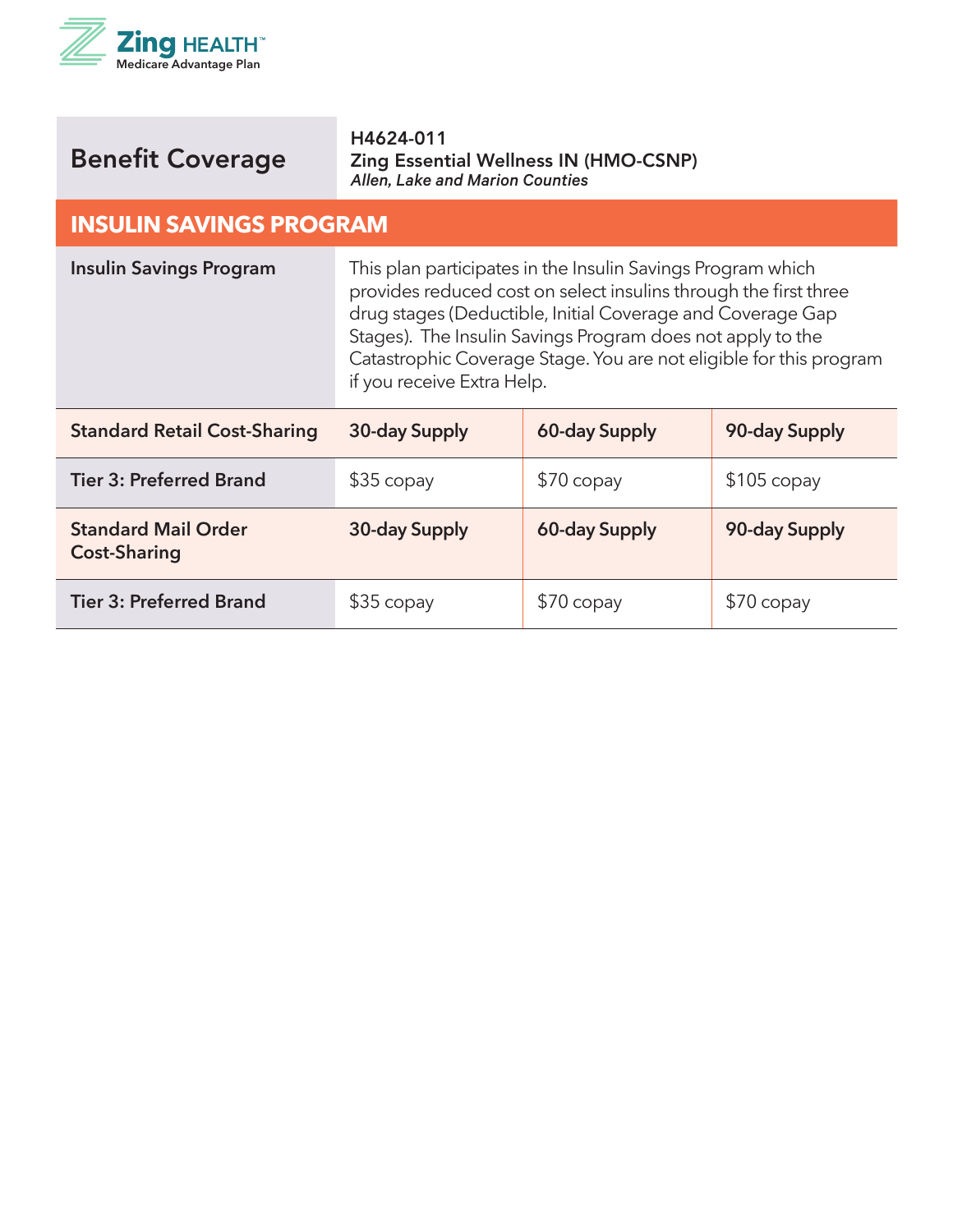

Services with a <sup>1</sup> may require prior authorization.

H4624-011 Zing Essential Wellness IN (HMO-CSNP) *Allen, Lake and Marion Counties*

#### **FOOT CARE (PODIATRY SERVICES) Acupuncture** \$0 copay per visit for up to (12) visits in 90 days for chronic low back pain. No more than 20 acupuncture treatments may be administered annually. **Podiatry Services (Medicare-covered)** \$30 copay per visit **Routine Podiatry Services** \$0 copay for (6) visits per year **MEDICAL EQUIPMENT AND SUPPLIES Durable Medical Equipment (wheelchairs, oxygen, etc.) <sup>1</sup>** 20% coinsurance per item Prior authorization is required for DME in the amount of \$500 or more. **Prosthetic Devices (braces, artificial limbs, etc.) <sup>1</sup>** 20% coinsurance per item Prior authorization is required for prosthetic devices in the amount of \$500 or more. **Diabetes Supplies and Services** \$0 copay for preferred diabetic test strips and monitoring supplies 20% coinsurance for non-preferred diabetic test strips and monitoring supplies \$0 copay for diabetes self-management training

\$0 copay for therapeutic shoes or shoe inserts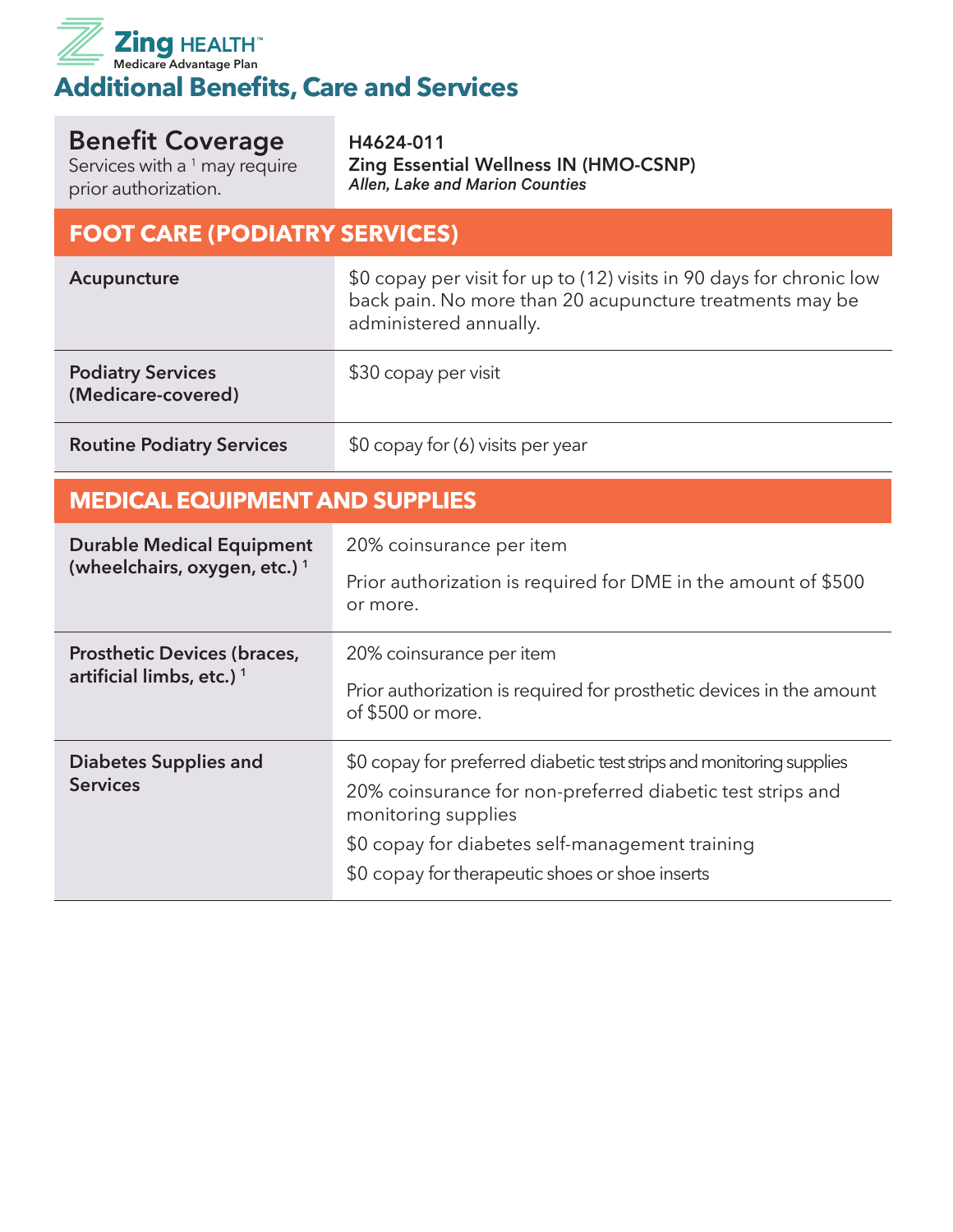

| Services with a $1$ may require<br>prior authorization. | <b>Zing Essential Wellness IN (HMO-CSNP)</b><br>Allen, Lake and Marion Counties                                                                  |
|---------------------------------------------------------|--------------------------------------------------------------------------------------------------------------------------------------------------|
| <b>CHIROPRACTIC CARE</b>                                |                                                                                                                                                  |
| <b>Chiropractic Services</b><br>(Medical Covered)       | \$20 copay for manual manipulation of the spine to correct<br>subluxation (when one or more of the bones of your spine<br>move out of position). |
| <b>HOME HEALTH CARE</b>                                 |                                                                                                                                                  |
| Home Health Care <sup>1</sup><br>(Medicare-covered)     | $$0$ copay                                                                                                                                       |
| <b>HOSPICE</b>                                          |                                                                                                                                                  |
| <b>Hospice Care</b>                                     | You must get your care from a Medicare-certified hospice<br>provider.                                                                            |
|                                                         | You must consult with the plan before you select hospice.                                                                                        |
|                                                         | You pay part of the cost for outpatient drugs.                                                                                                   |
|                                                         | Original Medicare will be billed for your hospice care, even if<br>you're in a Medicare Advantage plan.                                          |

H4624-011

#### **OUTPATIENT SUBSTANCE ABUSE**

| <b>Individual and Group</b><br>Therapy Visit <sup>1</sup> | \$30 copay per visit                                      |
|-----------------------------------------------------------|-----------------------------------------------------------|
| <b>Opioid Treatment Services</b> <sup>1</sup>             | \$30 copay per visit                                      |
| <b>RENAL DIALYSIS</b>                                     |                                                           |
| Renal Dialysis <sup>1</sup>                               | 20% of the cost for Medicare-covered dialysis treatments. |
|                                                           | \$0 copay for kidney disease education services.          |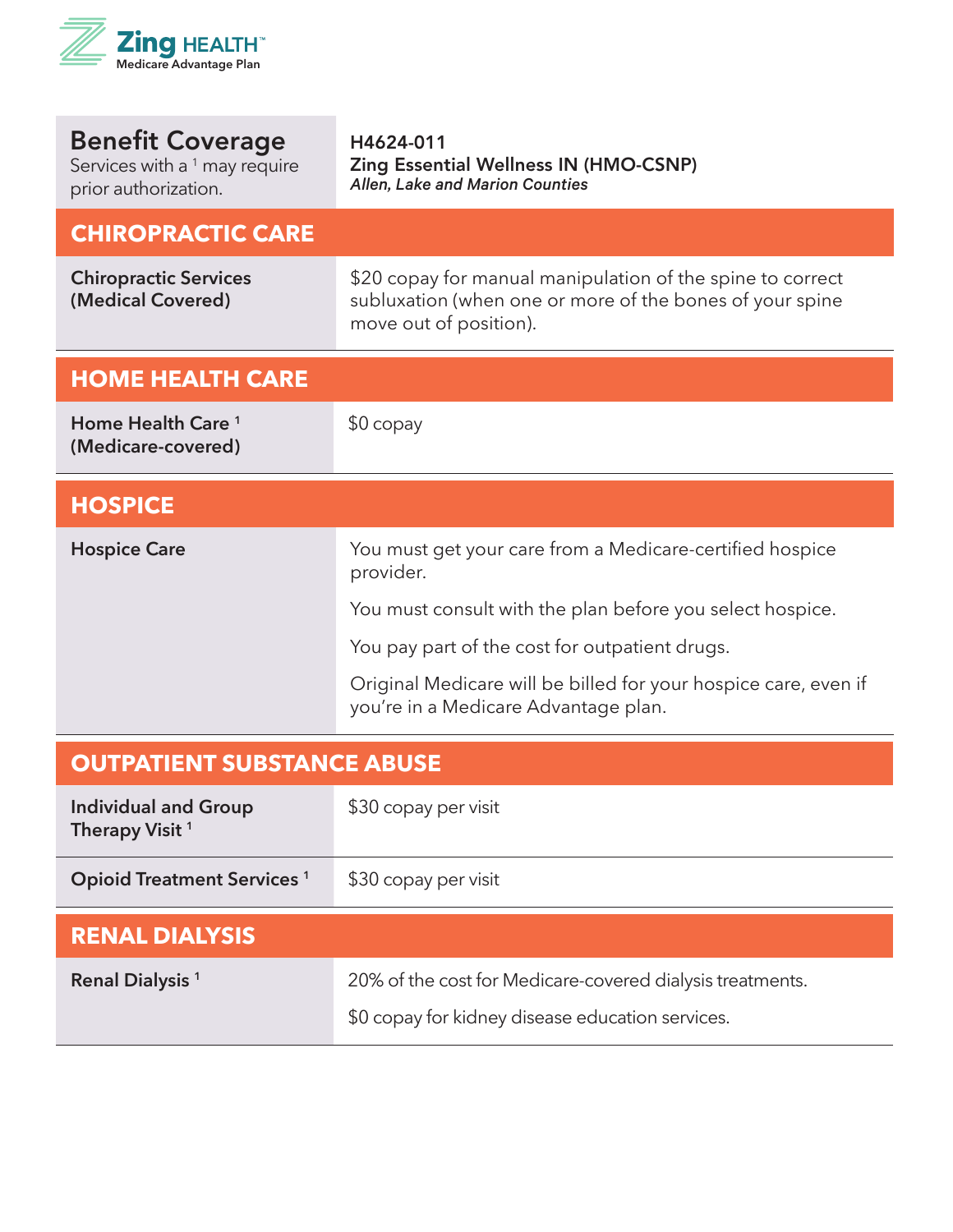

#### Additional Covered **Benefits**

H4624-011 Zing Essential Wellness IN (HMO-CSNP) *Allen, Lake and Marion Counties*

#### **OVER-THE-COUNTER (OTC) ITEMS**

**Over-the-Counter (OTC)**

**Your coverage includes OTC items, medications and products.** 

**\$105** every (3) months for OTC items.

The OTC debit card allows members to purchase health related items from retail pharmacies as well as mail order purchases.

Any remaining balance will not roll over to the next OTC quarter.

You can order:

- Online visit NationsOTC.com/ZingHealth
- By Phone call a NationsOTC Member Experience Advisor at 1-877-273-3381 (TTY: 711), 24 hours a day, seven days a week, 365 days a year.
- By Mail Fill out and return the order form in the NationsOTC/Zing Health product catalog.
- Retail through an approved, in network retailer

Please visit our website at **www.myzinghealth.com** to see our list of covered over-the-counter items.

Not covered out-of-network.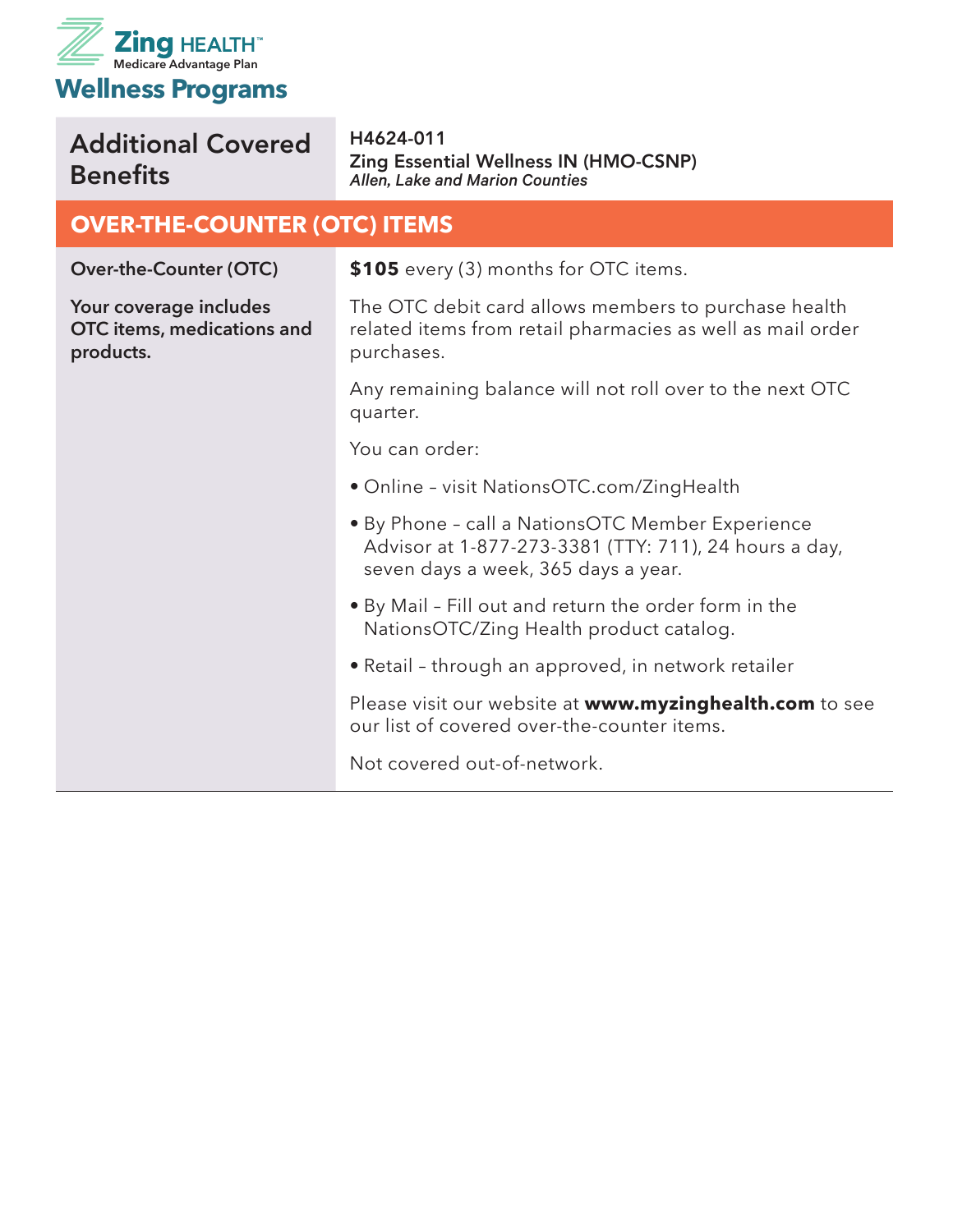

#### Additional Covered **Benefits**

#### **MEAL BENEFIT**

**Healthy Foods Card (Grocery Debit Card)**

**Members must have one or more of the following chronic condition categories:**

- **1. Chronic alcohol and other drug dependence**
- **2. Autoimmune disorders**
- **3. Cancer, excluding pre-cancer conditions or in-situ status**
- **4. Cardiovascular disorders**
- **5. Chronic heart failure**

Members with a qualifying chronic condition can purchase plan-approved food products through a **mail** order solution or at participating **retail** locations using their physical card.

Zing Essential Wellness IN (HMO-CSNP)

*Allen, Lake and Marion Counties*

Members receive a **\$35** monthly allowance to buy healthy foods and produce.

For a complete list of qualifying chronic conditions, please call Customer Service or reference your Evidence of Coverage booklet.

Not covered out-of-network.

H4624-011

| 6. Dementia<br>7. Diabetes mellitus<br>8. End-stage liver disease<br>9. End-stage renal disease<br>(ESRD) requiring dialysis<br>10. Severe hematologic disorders<br>11.HIV/AIDS<br>12. Chronic lung disorders<br>13. Chronic and disabling mental<br>health conditions<br>14. Neurologic disorders<br>15.Stroke |                                                                                                                             |
|-----------------------------------------------------------------------------------------------------------------------------------------------------------------------------------------------------------------------------------------------------------------------------------------------------------------|-----------------------------------------------------------------------------------------------------------------------------|
| <b>Re-admission Prevention Meals</b>                                                                                                                                                                                                                                                                            | You pay nothing for post-acute meals immediately following<br>an Inpatient Hospital stay to aid in nutritional recovery.    |
|                                                                                                                                                                                                                                                                                                                 | Plan covers a maximum of 3 meals per day for up to 10 days for a<br>maximum of 10 meals (limitations and exclusions apply). |
|                                                                                                                                                                                                                                                                                                                 | Not covered out-of-network.                                                                                                 |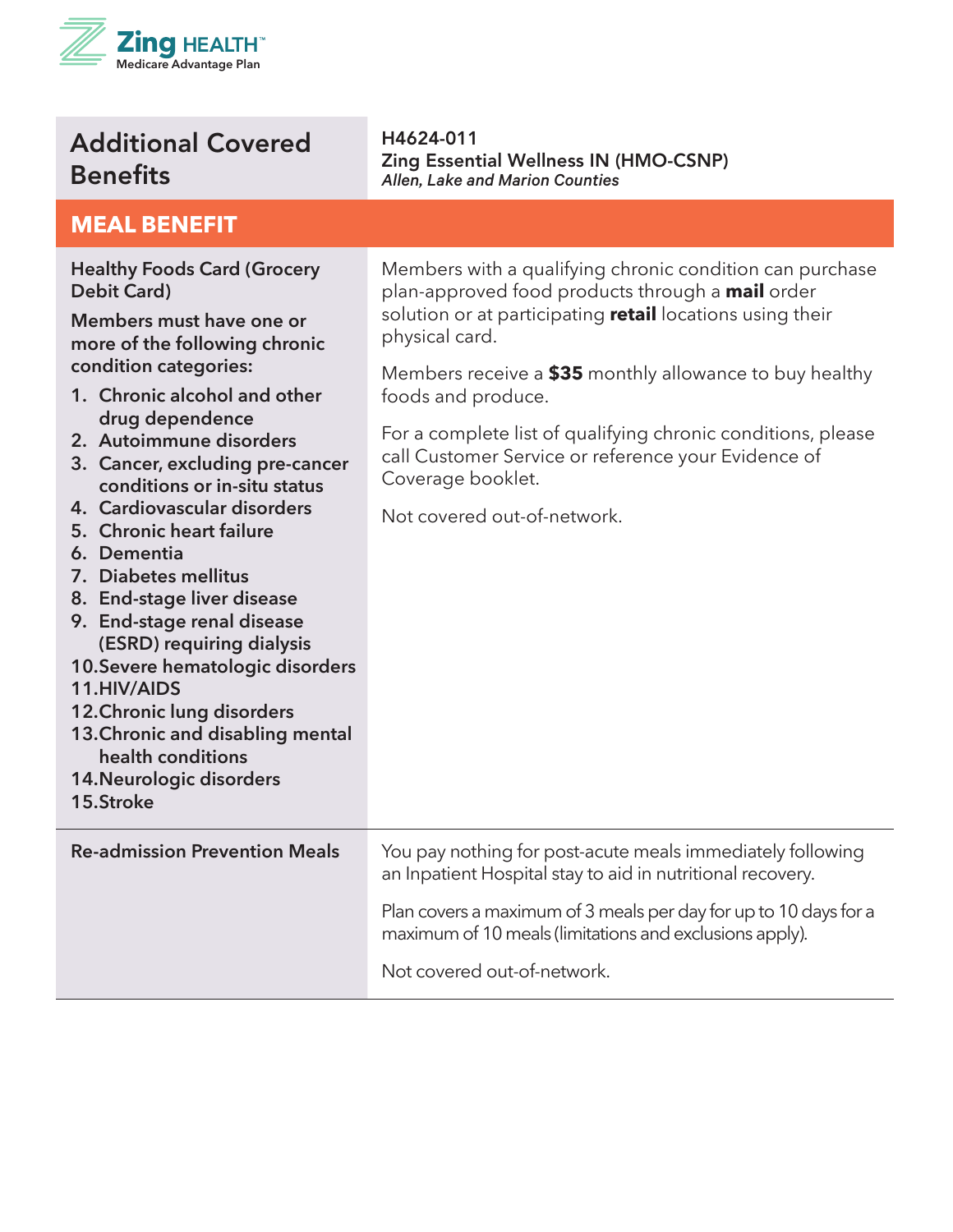

#### Additional Covered Benefits

H4624-011 Zing Essential Wellness IN (HMO-CSNP) *Allen, Lake and Marion Counties*

#### **IN-HOME SUPPORT SERVICES**

| <b>In-Home Senior Assistance</b>                    | <b>In-Network:</b>                                                                                                                                                                                                                                                                                                                                                                                                                                                                                                                                                                   |
|-----------------------------------------------------|--------------------------------------------------------------------------------------------------------------------------------------------------------------------------------------------------------------------------------------------------------------------------------------------------------------------------------------------------------------------------------------------------------------------------------------------------------------------------------------------------------------------------------------------------------------------------------------|
|                                                     | PAPA, Inc. combats loneliness and social isolation by<br>connecting PAPA Pals with our members for companionship<br>and help with Instrumental Activities of Daily Living (IADL).<br>PAPA Pals assist members with services including but not<br>limited to grocery shopping, medication pick up, doctor's<br>appointments, technical guidance, reminders, light house<br>help, light exercise and activity. PAPA Pals can support our<br>members either in their homes or virtually.<br>Members are eligible for 60 hours per year of Papa services.<br>Not covered out-of-network. |
| <b>Personal Emergency</b><br><b>Response (PERS)</b> | Zing members can sign up for the PERS benefit to receive<br>emergency alert services from ADT Security Services (ADT).<br>Members will have access to a customizable PERS offering,<br>including three (3) emergency alert solutions:                                                                                                                                                                                                                                                                                                                                                |
|                                                     | Medical Alert Basic (PERS Basic): an in-home unit with<br>range of up to 300-feet                                                                                                                                                                                                                                                                                                                                                                                                                                                                                                    |
|                                                     | Medical Alert Plus (PERS Plus): an in-home unit with 600-<br>foot pendant range                                                                                                                                                                                                                                                                                                                                                                                                                                                                                                      |
|                                                     | On-The-Go (PERS On-The-Go): Mobile base unit with<br>optional Fall Detection.                                                                                                                                                                                                                                                                                                                                                                                                                                                                                                        |
|                                                     | Call Customer Service for more information.                                                                                                                                                                                                                                                                                                                                                                                                                                                                                                                                          |
|                                                     | Not covered out-of-network                                                                                                                                                                                                                                                                                                                                                                                                                                                                                                                                                           |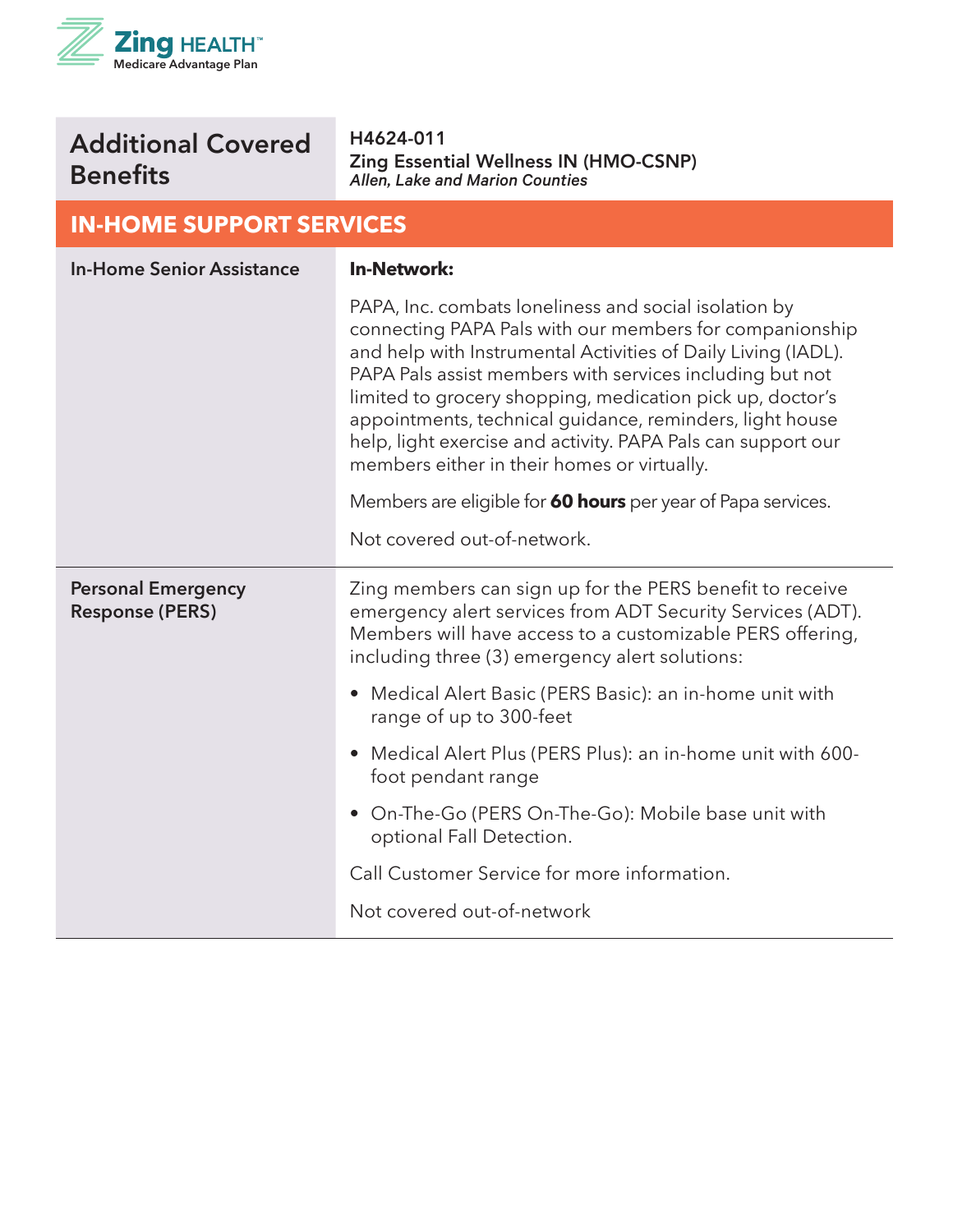

| <b>Additional Covered</b> |  |
|---------------------------|--|
| <b>Benefits</b>           |  |

H4624-011 Zing Essential Wellness IN (HMO-CSNP) *Allen, Lake and Marion Counties*

#### **HEALTH CLUB MEMBERSHIPS**

| Silver & Fit Fitness®               | Silver & Fit Fitness® membership is available at no cost while<br>you are a member of our plan.<br>You can find a list of participating clubs on our website at<br>www.myzinghealth.com or call Customer Service.                                           |
|-------------------------------------|-------------------------------------------------------------------------------------------------------------------------------------------------------------------------------------------------------------------------------------------------------------|
|                                     | Not covered out-of-network.                                                                                                                                                                                                                                 |
| <b>Weight Management</b><br>Program | Zing's weight loss and long-term weight maintenance program is<br>achieved through changes in diet, eating-related behaviors and<br>physical activity. A team of dietitians and exercise staff will tailor a<br>program to meet members' weight loss goals. |
|                                     | Your plan also provides complimentary vouchers for membership<br>in the Weight Watchers program.                                                                                                                                                            |
|                                     | Weight Watchers meals are not covered.                                                                                                                                                                                                                      |
|                                     | Not covered out-of-network                                                                                                                                                                                                                                  |
| <b>NURSING HOTLINE</b>              |                                                                                                                                                                                                                                                             |
| 24/7 Nurse Advice Line              | Members may call the Nurse Advice Line with questions about<br>health-related issues, symptoms you may be experiencing, and<br>to get advice about seeing a doctor or going to the hospital.                                                                |
|                                     | A Nurse is available at no cost to you 24 hours a day, 7 days a<br>week by phone at:                                                                                                                                                                        |
|                                     | 1-855-4-ZHNURSE<br>$(1 - 855 - 494 - 6877)$                                                                                                                                                                                                                 |